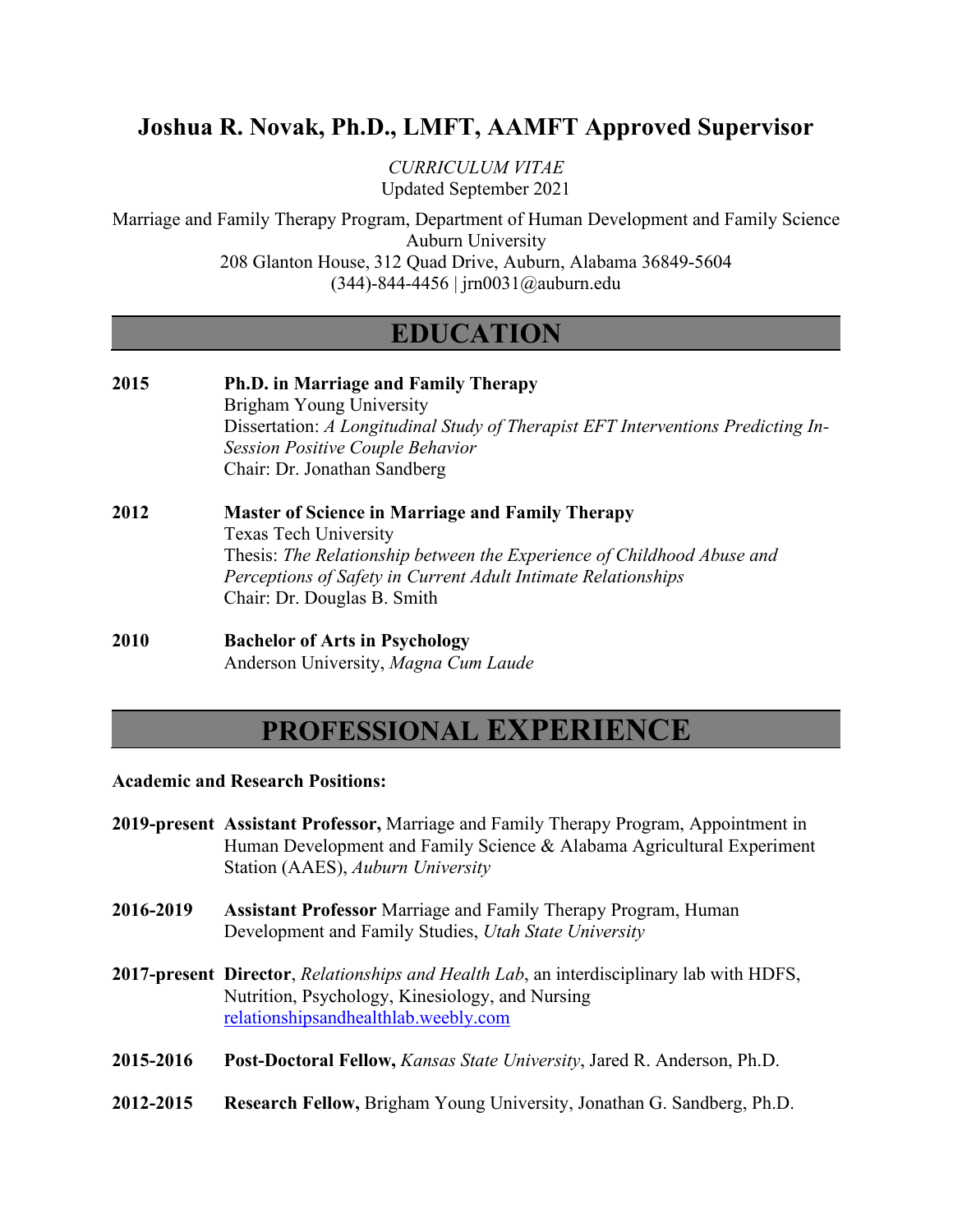| 2010-2012 Research Fellow, Texas Tech University, Jason B. Whiting, Ph.D. |
|---------------------------------------------------------------------------|
|---------------------------------------------------------------------------|

**2009-2010 Research Assistant,** Anderson University, Dr. Linda Swindell

#### **Interdisciplinary and Collaborative Teams**

**2019-** *Member*, Diabetes and Obesity Group - faculty and scholars from UAB, Auburn, UA, and ACES **2019-** *Member*, Telehealth Network; Collaborative group consisting of faculty and scholars from UAB, Auburn, UA, and ACES **2019-** *Member*, [Boshell Diabetes Group](https://www.vetmed.auburn.edu/boshell/) **2019-** *Member*, Auburn University College of Human Sciences Translational Science

## **RESEARCH**

### **RESEARCH PLAN AND INTERESTS:**

My program of research is on the nexus of couple relationships and health behaviors, specifically with how couple processes might attenuate negative health outcomes. I also am interested in understanding how health and wellness (or lack of) influence relationship processes. I aim to understand these by studying how couple support processes (coping, communication, responsiveness, etc.) may help to improve engagement in healthy behaviors (such as diet, exercise, mindfulness, etc.) through improving emotional and mental health. Finally, I am passionately curious about the processes of change within therapy that can lead to positive therapy outcomes. I aim to understand the sequential unfolding of therapeutic interventions and how clients respond to them. I use various forms of data gathering (rating and coding behavior, psychosocial surveys, bio-markers, and neuro-indicators) to understand the influence of these processes.

### **CONTRACTS AND GRANTS**

#### **SUBMITTED:**

#### **FUNDED:**

- 2020-2021 AAES Hatch Planning Grant for *The Diabetes Family Network: Online education for families with diabetes*. **\$5,000. Novak, J. R.** (PI)
- 2020-2022 *Health Status and Health Behavior Congruity between Partners in Couples with Type 2 Diabetes: An interdependence and socioecological approach*. Auburn University Intramural Grants Program- Interdisciplinary Team Research Grant. **Novak, J. R.** (PI), Frugé, A., Wadsworth, D., & Hunt, C. (Co-Is). **\$46,266.**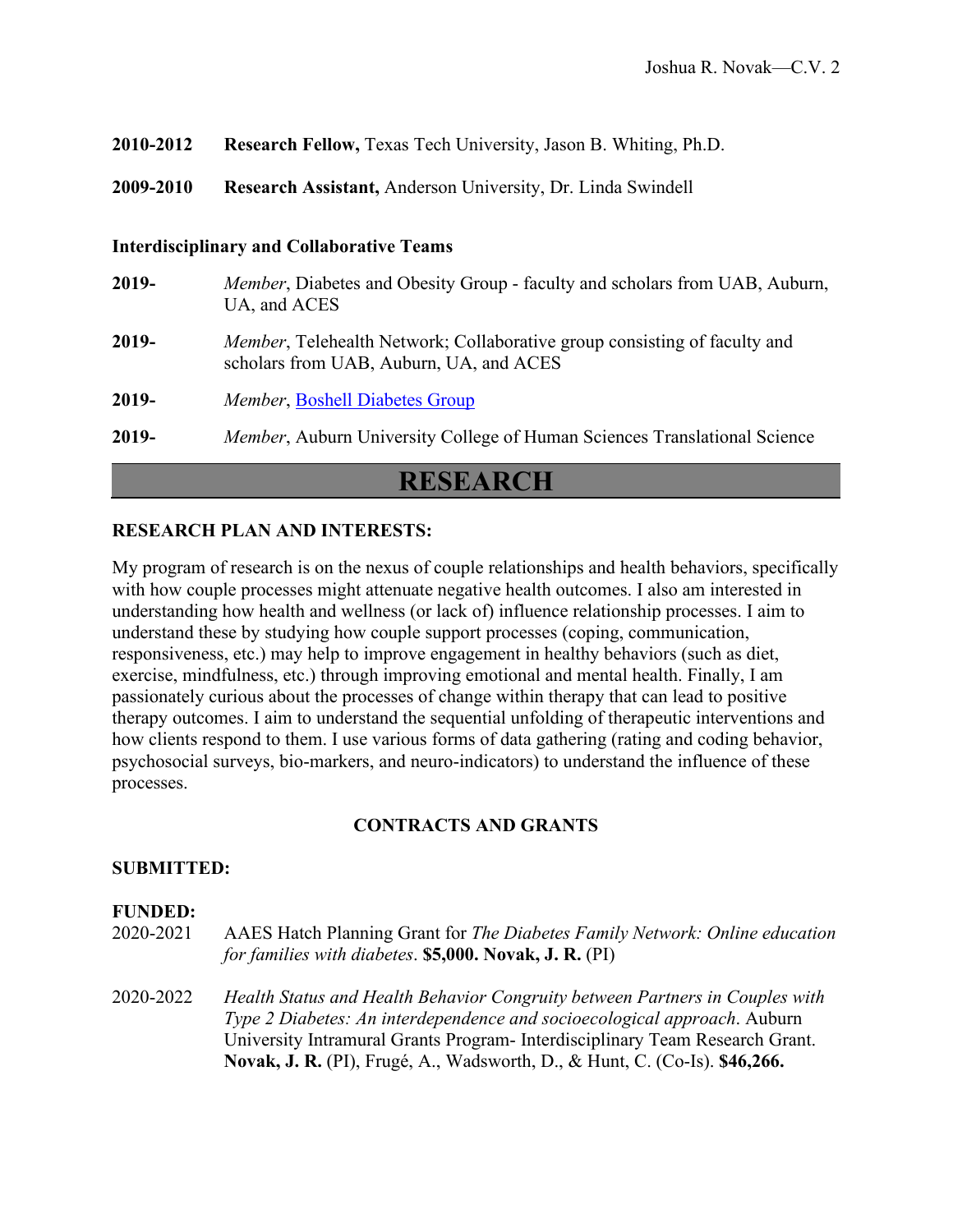- 2020-2021 *Testing the Partners in Health Program: a hybrid relationship education class for couples with chronic illnesses*. Auburn University Women's Philanthropy Board (WPB). **Novak, J. R.** (PI). **\$4,000**.
- 2018-2023 *Partner Involvement in an Aquatic Intervention for Osteoarthritis*. Seedall, R., Bressel, E. & **Novak, J. R.** (Co-PI). Primary Objectives: To develop, test, and evaluate an intervention program for older individuals with osteoarthritis and their partners for rural couples. Funded by Utah Agriculture Experiment Station. Total award: **\$99,385.00**.
- 2017-2019 *Development of a Web-based Acceptance and Commitment Therapy Intervention for Dementia Caregivers in Utah*. Fauth, E. B. (PI), **Novak, J. R. (co-I)**, & Levin, M. (Co-I). Primary Objectives: To develop, test, and implement a web-based Acceptance and Commitment Therapy intervention and education program for rural caregivers of persons with dementia. Funded by Utah State University Extension Grant. Total award: **\$29,951.00**.

### **NOT FUNDED:**

2021-2023 *The Diabetes Family Support Program*. Alabama Agricultural Experiment Station- Agricultural Research Enhancement, Exploration and Development (AgR-SEED) Grant. **Novak, J. R.** (PI), Kavookjian, J., Whitely, H., & Burnett, D. O. Total Requested \$49,804. (Submitted 5-21-2021). 2021-2024 *ACT for Caregivers: Online support for family caregivers of persons with dementia*. The Kamprad Family Foundation for Entrepreneurship, Research & Charity. Johansson, L., Fauth, E.B., Ernsth-Bravell, M., **Novak, J.R.**, Levin, M., & Torgé, C.J. \$4,945,162SK (\$563,887.43 USD). 2021-2022 *Piloting a Self-Guided Acceptance and Commitment Therapy Intervention for Parents of Children with Physical, Intellectual, and Developmental Conditions.*  Research Support Program, Auburn University. **Novak, J.R. (PI)**, Fauth, E.B., Aller, T., & Levin, M. \$31,955. 2021-2022 *Piloting a Web-based Intervention for Family Members of Individuals with Type 2 Diabetes*. Deep South Regional Center for Diabetes Translational Research (CDTR). **Novak, J.R. (PI)**, Kavookjian, J., Burnett, D., & Whitley, H. (\$40,000). 2021-2024 *ACT for Caregivers: Online therapy training for informal dementia carers in Sweden*. The Kamprad Family Foundation for Entrepreneurship, Research & Charity. Johansson, L., Fauth, E.B., Ernsth-Bravell, M., Levin, M., **Novak, J.R.**, & Torgé, C.J. \$4,945,162SK (\$563,887.43 USD). 2021-2024 *ACT for Caregivers: Online therapy training for informal dementia carers in Sweden*. Forte: Swedish Research Council for Health, Working Life and Welfare. Johansson, L., Fauth, E.B., Ernsth-Bravell, M., Levin, M., **Novak, J.R.**, & Torgé, C.J. \$4,879,026SK (\$506,622.45 USD).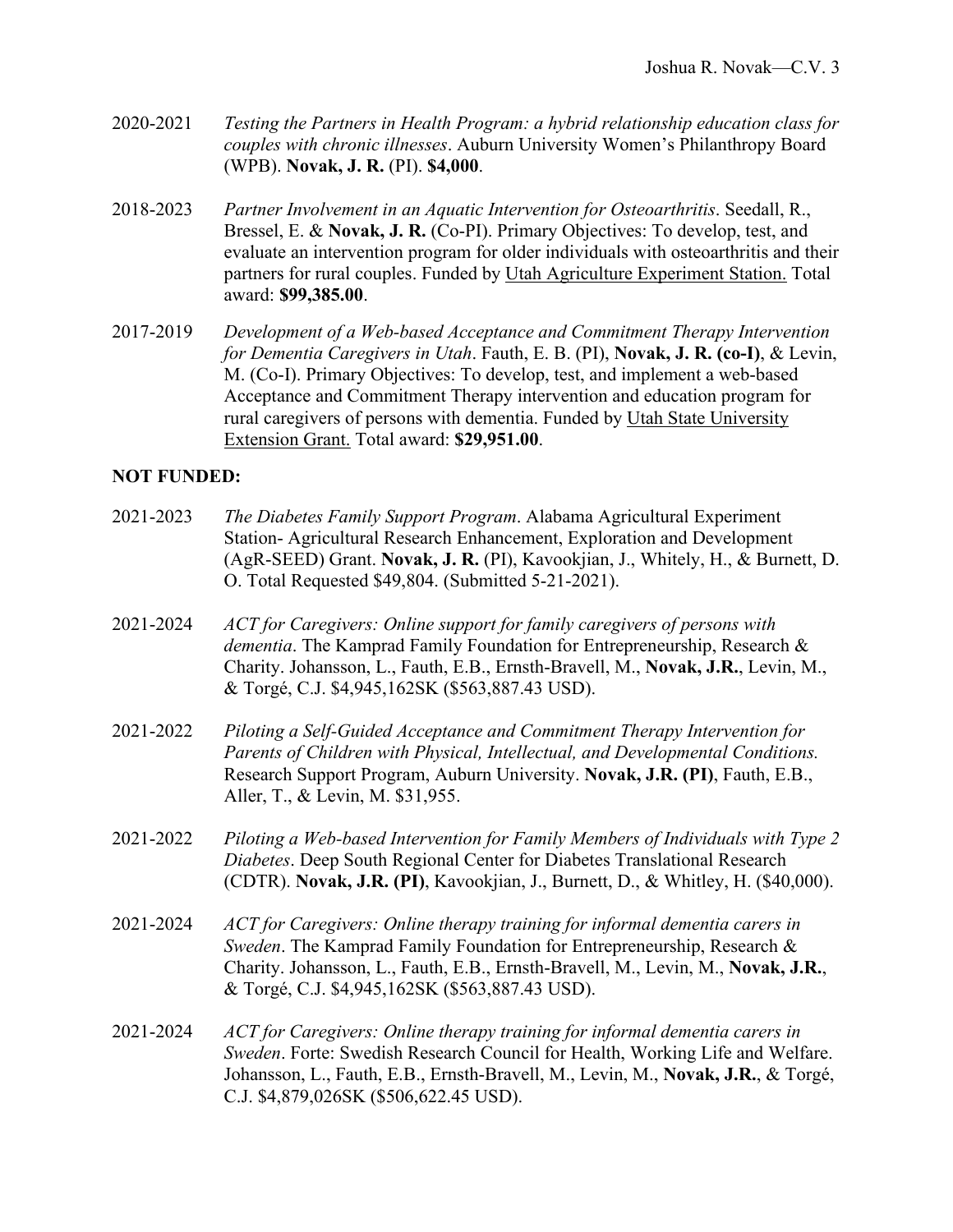| 2021-2023 | The Diabetes Family Network: Online education for families with diabetes.<br>Alabama Agricultural Experiment Station-Agricultural Research Enhancement,<br>Exploration and Development (AgR-SEED) Grant. Novak, J. R. (PI). Total<br>Requested \$49,804.                                              |
|-----------|-------------------------------------------------------------------------------------------------------------------------------------------------------------------------------------------------------------------------------------------------------------------------------------------------------|
| 2017      | A Community Based Participatory Research Project on Integrating Spirituality in<br>Psychotherapy. Robinson, W.D., Novak, J. R., Oka, M., & Seedall, R. Submitted<br>to The John Templeton Foundation. Total Requested: \$280,000.                                                                     |
| 2017      | Health Attitudes and Beliefs of Gay Married Men: Identifying dyadic, direct and<br>indirect mechanisms that promote health behaviors. Submitted to The Center for<br>Women and Gender Grant Program. Miyairi-Steel, M. (PI), Novak, J. R. (Co-I),<br>Gast, J. & Peak, T. Total Requested: \$9, 313.60 |
| 2017      | Gender and Power in Couple Therapy: A Multidimensional Study. Oka, M.,<br>Robinson, W.D., Seedall, R., & Novak, J.R. Submitted to The Center for Women<br>and Gender Grant Program. Total Requested: \$13,000                                                                                         |
| 2016      | Applying State Space Grid Analysis to Couple, Family, and Relationship<br>Research: Using Gridware for Sequential Analysis. Novak, J.R. (PI). Submitted<br>to The Family Process Institute. Total Requested: \$5,000                                                                                  |
| 2014      | fMRI and the Couple Relationship. Novak, J.R. (PI) & Sandberg, J.G. (co-PI).<br>Submitted to Brigham Young University Research Fellowship Award. Total<br>Requested: \$15,000                                                                                                                         |

### **Student Mentored Contracts & Grants**

## **FUNDED:**

## **Auburn University:**

*Associations between Parenting Strategies, Child Physical Activity, Screen Time Usage, and child ADHD Symptoms*. Undergraduate Research Fellowship Program Award. \$1,000. Kylie Seaton & **Joshua R. Novak**. 2020-2021.

### **Utah State University:**

*Applying Sexual Script Theory to Hooking Up: A Latent Profile Analysis*. College of Education and Human Services Graduate Student Research Award. Mitchell R Rhodes & **Novak, J.R.**  (\$2,000). 2018.

*Mental Health Awareness and Advocacy: Measurement Development in a Community Sample*. (Graduate Research and Creative Opportunities Award; GRCO). Ty B. Aller (PhD Student) & **Novak, J.R.** (\$996.00). 2017-2018.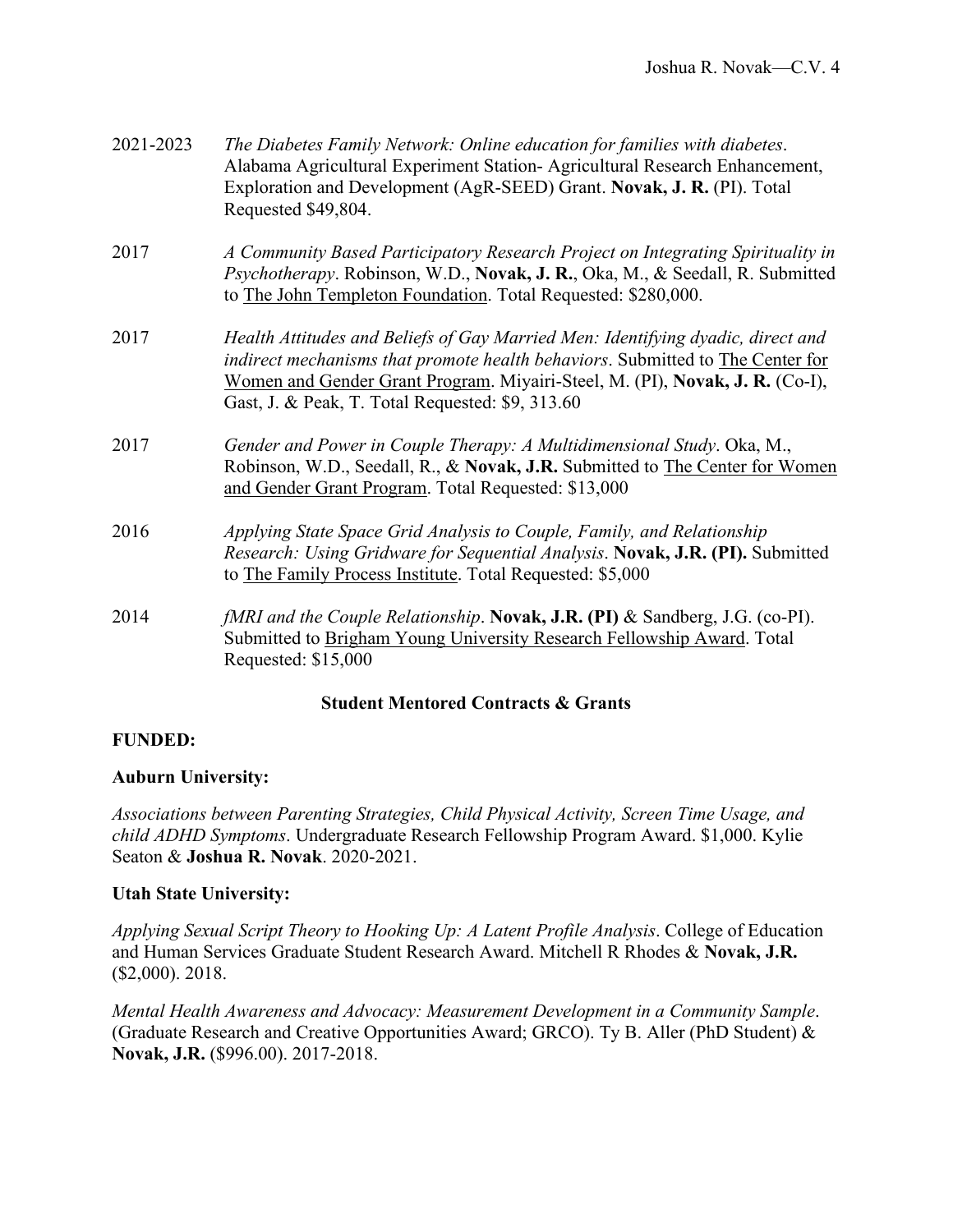*Examining Relationship Process variables as Moderators in the Associations between Financial Distress and Individual Emotional Distress in Emerging Adults*. Undergraduate Research & Creative Opportunities (Undergraduate Research and Creative Opportunities Award; URCO). Rhees Johnson & **Novak, J.R.** This project sought funding to examine how relationship processes (such as communication, attachment, and relationship satisfaction) might attenuate the relationship between financial distress and emotional distress in emerging adults. \$1,000.00. 2016-2017.

### **NOT FUNDED:**

*Neuroscience and Marriage and Family Therapy: What's Being Taught?* (Graduate Research and Creative Opportunities Award; GRCO). Dottie Cobia & **Novak, J.R.** (\$600). Submitted 6- 15-18.

*Young Adults Hook Up Behaviors: A Micro-Level Investigation of Sexual Behaviors and Issues of Consent* (Graduate Research and Creative Opportunities Award; GRCO). Mitchell R Rhodes & **Novak, J.R.** (\$1,000). Submitted 6-15-17.

### **PUBLICATIONS**

### **Journal Articles (REFEREED):**

| <b>First Authored</b> | <b>Second Authored</b> | <b>Other Authored</b> | `otal |
|-----------------------|------------------------|-----------------------|-------|
|                       |                        |                       |       |

| <b>Graduate Student</b> | Undergraduate               |  |
|-------------------------|-----------------------------|--|
| <b>Publications</b>     | <b>Student Publications</b> |  |

ǂ denotes equal author contribution; \* denotes graduate student collaborator \*\* denotes undergraduate student collaborator; *¥*Article Award

- 31. Wilson, S. J., & **Novak, J. R.** (2021). The Implications of Being "in it Together": Relationship Satisfaction and Joint Health Behaviors Predict Better Health and Stronger Concordance between Partners. *Annals of Behavioral Medicine* (40% contribution; ISI impact factor  $=$  4.908; 2020).
- 30. **Novak, J. R.**, & Ellis, F.\* (2021). A Framework for Incorporating Physical Activity in Treatment: Competencies, Guidelines, and Implications for Family Therapists. *Journal of Marital and Family Therapy* <https://doi.org/10.1111/jmft.12550> (95% contribution; ISI impact factor  $= 2.379$ ; 2020).
- 29. **Novak, J. R.**, Robinson, L. R.\*, & Korn, L. E. (2021). What LMFTs Should Know About Nutrition, Mental Health, and Collaborative Care with Nutrition Professionals. *Journal of Marital and Family Therapy.* <http://doi.org/10.1111/jmft.12540> (85% contribution; ISI impact factor  $= 2.379$ ; 2020).
- 28. Fauth, E., **Novak, J. R.**, & Levin, M. E. (2021). Outcomes from an Online Acceptance and Commitment Therapy (ACT) Program for Dementia Family Caregivers. *Aging & Mental*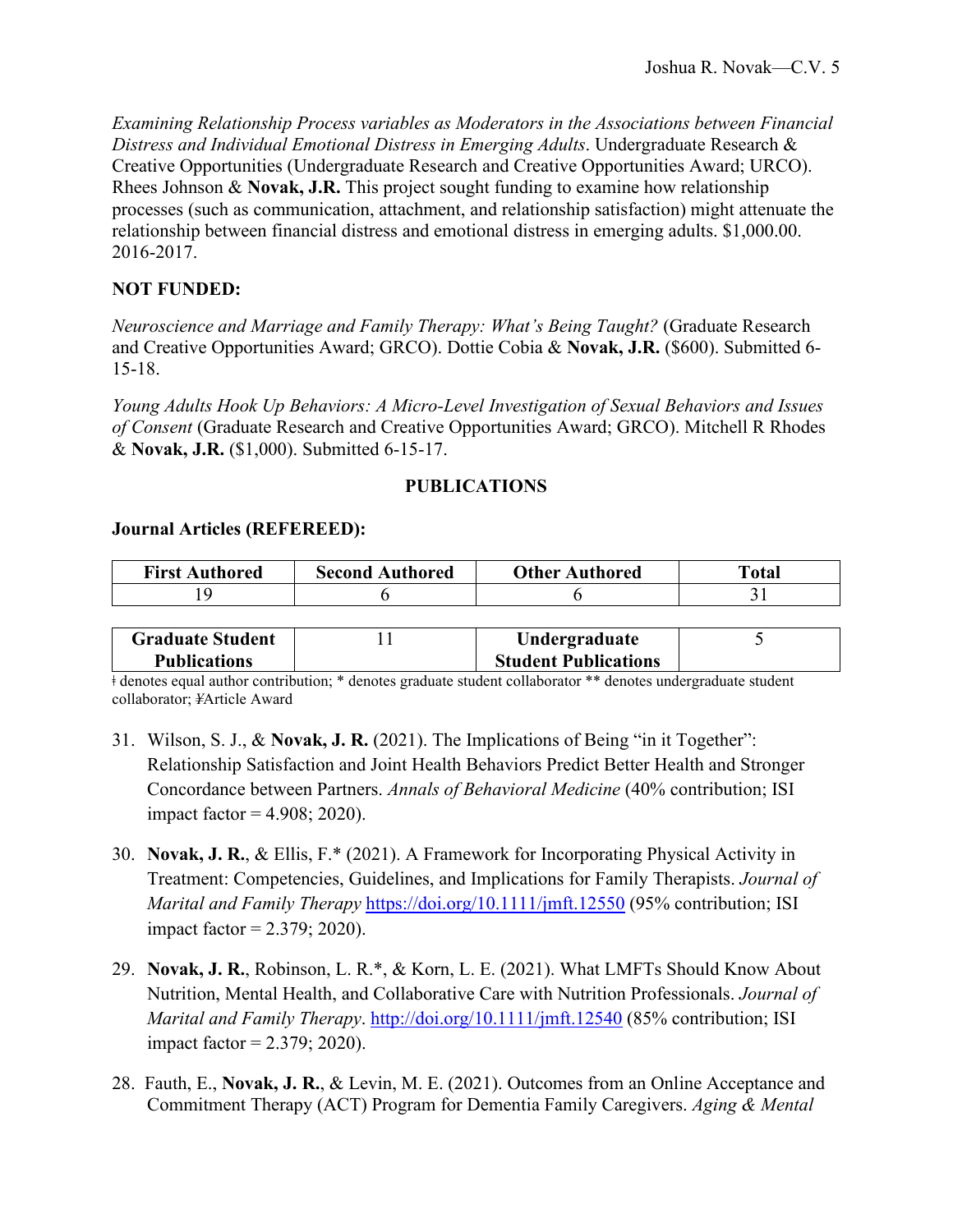*Health*. [https://doi.org/10.1080/13607863.2021.1942432.](https://doi.org/10.1080/13607863.2021.1942432) (40% contribution; Impact Factor  $= 3.658$ ; 2020).

- 27. **Novak, J. R.** & Gillis, B.T.\* (2021). A Primer on Sleep for MFTs: Implications and practical considerations. *Journal of Marital and Family Therapy*. [https://doi.org/10.1111/jmft.12528.](https://doi.org/10.1111/jmft.12528)  $(75\%$  contribution; ISI impact factor = 2.379; 2020).
- 26. Aller, T. B.\*, Fauth, E., **Novak, J. R.**, & Schwartz, S. (2021). Measuring mental health literacy: Development of the Mental Health Awareness and Advocacy Assessment Tool (MHAA-AT) in a college sample. *Journal of MultiDisciplinary Evaluation, 17*(39), 15-31. https://journals.sfu.ca/jmde/index.php/imde\_1/article/view/671 (35% contribution).
- 25. Peak, T., Gast, J., & **Novak, J. R.** (2021). Caregiving and Caring with Pride: A thematic analysis of health behavior work among older gay married couples. *Journal of Gay and Lesbian Social Services, 33*(1), 123-136. <https://doi.org/10.1080/10538720.2020.1850387>  $(15\%$  contribution; H index = 38)
- 24. **Novak, J. R.**, Wilson, S. J., Gast, J., Miyairi, M., & Peak, T. (2021). Associations between Partner's Diet Undermining and Poor Diet in Mixed-Weight, Gay Married Couples: A dyadic mediation model. *Psychology & Health, 36*(10), 1147-1164. <http://dx.doi.org/10.1080/08870446.2020.1836179>(75% contribution; Impact Factor = 3.073; 2020). ¥*Editor's Choice Article.*
- 23. Lister, K.\*, Watts, C. M., **Novak, J. R.**, Moyer-Packenham, P. S., Ashby, J., & Roxburgh, A. (2020). The Role of Gender on the Associations Among Children's Attitudes, Mathematics Knowledge, Digital Game Use, Perceptions of Affordances, and Achievement. *International Journal of Science and Mathematics Education.* <http://dx.doi.org/10.1007/s10763-020-10111-8> (40% contribution; Impact Factor = 2.073; 2020).
- 22. **Novak, J. R.**, Johnson, A.\*, Peak, T., Gast, J., & Arnell, M. (2020). A Qualitative Inquiry on Religious Married Men's Perceptions of Relationship Dynamics during Everyday Sickness. *Journal of Health Psychology, 26*(11), 2040–2055. <http://dx.doi.org/10.1177/1359105319900277> (90% contribution; Impact Factor =  $3.231$ ; 2020).
- 21. **Novak, J. R.** (2019). Initial development of a new scale for examining couples' beliefs about their role in their partner's health: The Relationship Health Belief Scale. *Families, Systems, & Health, 37*(3), 224-234. [http://dx.doi.org/10.1037/fsh0000434.](http://dx.doi.org/10.1037/fsh0000434) (100% contribution; ISI impact factor  $= 1.95$ ; 2020)
- 20. **Novak, J. R.**, Peak, T., Gast, J., & Arnell, M. (2019). Associations between masculine norms and healthcare utilization in highly religious, heterosexual married men. *American Journal of Men's Health*.<https://doi.org/10.1177%2F1557988319856739> (80% contribution; ISI impact factor =  $2.804$ ;  $2019$ ).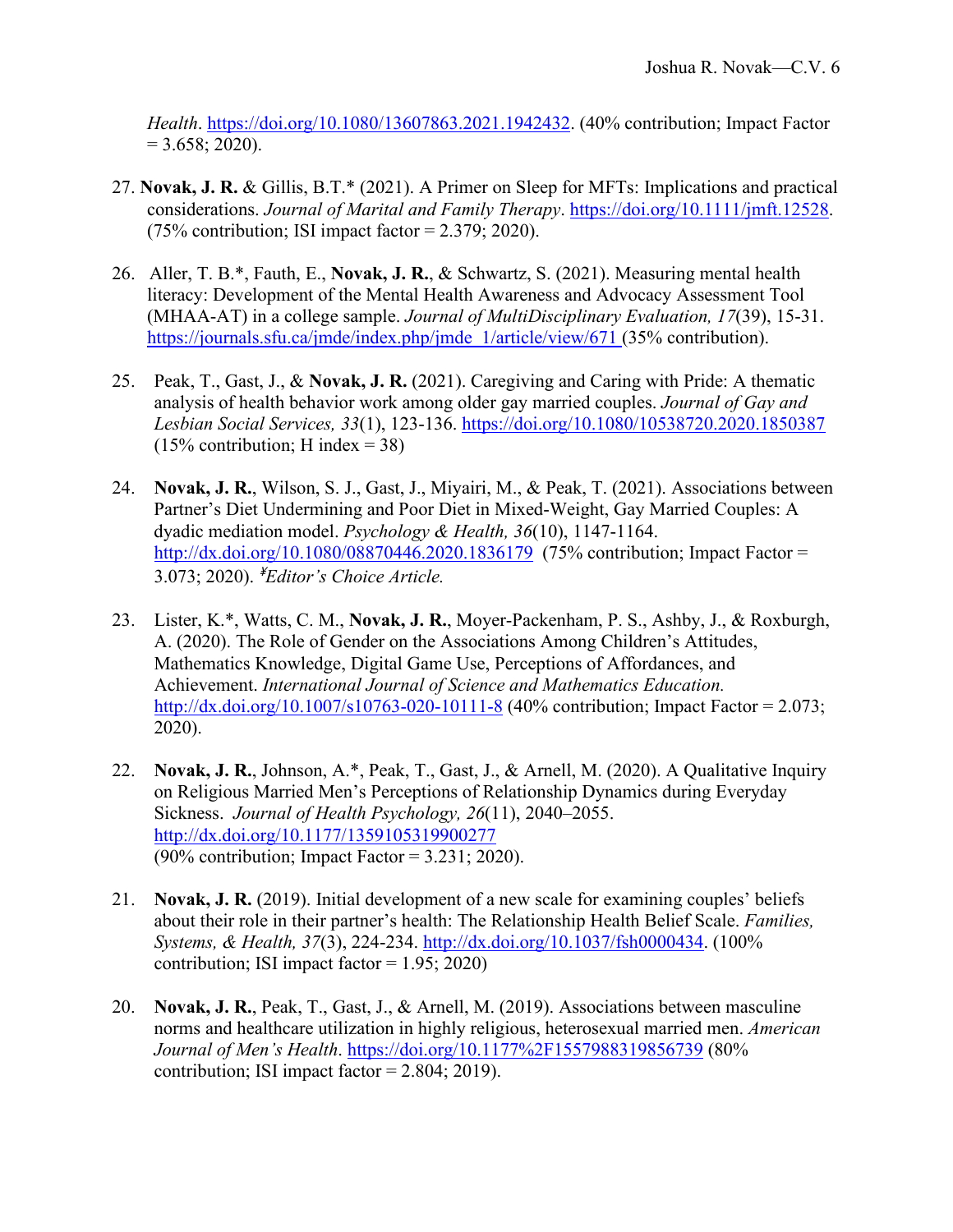- 19. Ruhlmann, L. M.\*, Nelson-Goff, B. S., **Novak, J. R.,** Fuss, C.\*\*, Gnagi, T.\*\*, & Schifer, M.\*\*. (2018). Psychological and relational health profiles of soldiers in committed romantic relationships. *Journal of Family Psychology, 32*(8), 1057-1067*.* <https://psycnet.apa.org/doi/10.1037/fam0000471> (35% contribution; ISI impact factor = 2.69; 2020)
- 18. **Novak, J. R.,** Gast, J., Peak, T., Johnson, R.R.\*\*, Morrey, R.\*\*, Smith, M.\*\*, & Souders, M.\*\* (2018). A case study of health-related support processes in two happy gay couples. *American Journal of Lifestyle Medicine, 12*(6), 462-471. <http://dx.doi.org/10.1177/1559827618788854> (90% contribution; ISI impact factor = 1.24; 2020)
- 17. **Novak, J. R.** & Johnson, R. R\*\*. (2018). Associations between financial avoidance, emotional distress, and relationship conflict frequency in emerging adults in college. *Journal of Financial Therapy, 8*(2) 63-80*.* <http://dx.doi.org/10.4148/1944-9771.1146> (75% contribution; ISI impact factor  $= 1.778$ ; 2020)
- 16. **Novak, J. R.**<sup>‡</sup>, Sandberg, J.G.<sup>‡</sup>, & Busby, D. M. (2018). Using difference scores to inform therapy practice: Differences in perceptions of attachment behaviors between partners in a clinical sample. *Journal of Marital and Family Therapy, 44*(4), 624-639. <http://dx.doi.org/10.1111/jmft.12303> (85% contribution; ISI impact factor = 2.379; 2020)
- 15. **Novak, J. R.**, Smith, H. M., Larson, J. H., & Crane, D. R. (2018). Commitment, forgiveness, and relationship self-regulation: An actor-partner interdependence model of relationship virtues and relationship effort in couple relationships. *Journal of Marital and Family Therapy*, 44(2), 353-365<http://dx.doi.org/10.1111/jmft.12258> (50% contribution; ISI impact factor  $= 2.379$ ; 2020)

### ¥*Honorable Mention of top article in JMFT in 2018ǂ*

- 14. **Novak, J. R.**, Whiting, J. B., Brown, M. D., & Harris, S. M. (2018). The impact of relationship education on the couple relationship: A grounded theory of intentionality and awareness. *Journal of Couple and Relationship Therapy*. [http://dx.doi.org/10.1080/15332691.2017.1417939.](http://dx.doi.org/10.1080/15332691.2017.1417939) (70% contribution; ISI impact factor = 0.35; 2017)
- 13. Trump, L.\*, **Novak, J. R.,** Anderson, J. R., Johnson, M. D., Walker, A., Wilcox, A., Lewis, V. L., & Robbins, D. C. (2018). Evaluative coping, emotional distress, and adherence in couples with type 2 diabetes. *Families, Systems, & Health, 36*(1), 87-96. <http://dx.doi.org/10.1037/fsh0000302> (40% contribution; ISI impact factor = 1.077; 2014)
- 12. **Novak, J. R.**, Anderson, J. R., Johnson, M. D., Walker, A., Wilcox, A., Lewis, V. L., & Robbins, D. C. (2017). Associations between economic pressure and diabetes efficacy in couples with type 2 diabetes. *Family Relations, 66*(2), 273-286. [http://dx.doi.org/10.1111/fare.12246.](http://dx.doi.org/10.1111/fare.12246) (65% contribution; ISI Impact factor = 1.727; 2016).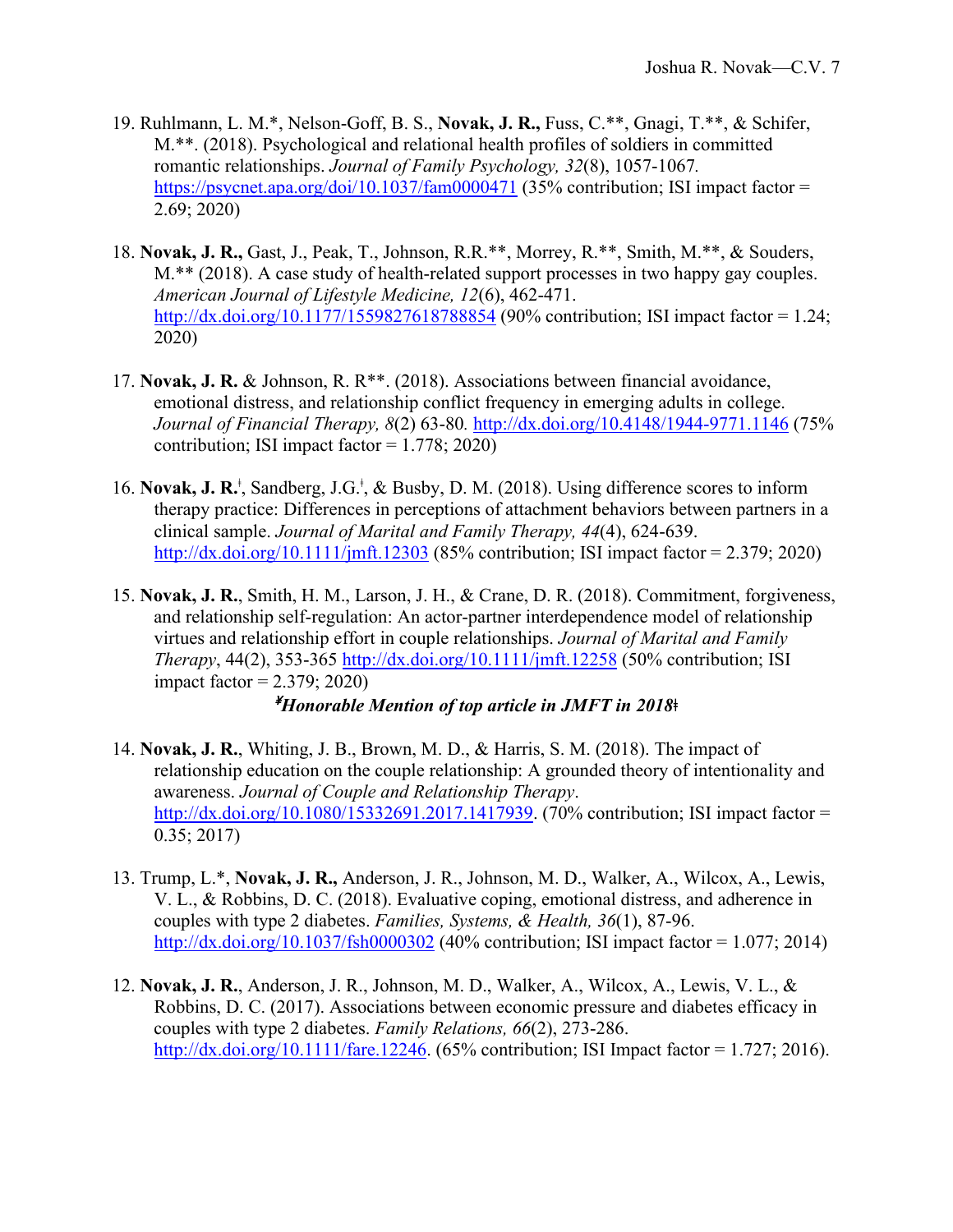11. **Novak, J. R.,** Anderson, J. R., Johnson, M. D., Hardy, N., Walker, A., Wilcox, A., Lewis, V. L., & Robbins, D. C. (2017). Does personality matter in diabetes adherence?: Exploring the pathways between neuroticism and patient adherence in couples with type 2 diabetes. *Applied Psychology: Health and Well-Being, 9*(2), 207-227*.* <http://dx.doi.org/10.1111/aphw.12087> (65% contribution; ISI Impact factor = 2.351; 2016). ¥*Among Top Downloaded article in a Wiley Journal of 2017-2018ǂ*

- 10. **Novak, J. R.**, Sandberg, J. G., & Davis, S. Y.\* (2017). The role of attachment behaviors in the link between relationship satisfaction and depression in clinical couples: Implications for clinical practice. *Journal of Marital and Family Therapy, 43*(2), 352-363. <http://dx.doi.org/10.1111/jmft.12201> (85% contribution; ISI impact factor = 2.379; 2020)
- 9. Anderson, J. R., **Novak, J. R.**, Dietz\*, S. L., Johnson, M. D., Walker, A., Wilcox, A., Lewis, V. L., & Robbins, D. C. (2016). A dyadic multiple mediation model of patient and spouse stressors predicting patient dietary and exercise adherence via depression symptoms and diabetes self-efficacy. *Journal of Behavioral Medicine, 39*(6), 1020-1032. <http://dx.doi.org/10.1007/s10865-016-9796-9> (40% contribution; Impact factor = 2.960; 2020)
- 8. Sandberg, J.G., **Novak, J. R.** & Bates, T. (2016). Can couple level attachment mediate the influence of depression on health? *The American Journal of Family Therapy, 44*(2), 80-94. <http://dx.doi.org/10.1080/01926187.2016.1145082> (35% contribution; ISI Impact factor = 0.947; 2020)
- 7. Sandberg, J. G., **Novak, J. R.**, Busby, D. M., & Davis, S. Y. (2016). The brief accessibility, responsiveness, and engagement scale (BARE): A tool for measuring attachment behaviors in clinical couples. *Journal of Marital and Family Therapy.*  <http://dx.doi.org/10.1111/jmft.12151> (40% contribution; ISI impact factor = 2.379; 2020)
- 6. **Novak, J. R.,** Sandberg, J. G., \*\*Stucki, B., Davis, S. Y., Brown, A., Schade, L., & Holt-Lunstad, J. (2016). A contextual analysis of high fidelity and low fidelity sessions in emotion-focused couples therapy. *Journal of Couple and Relationship Therapy,* 15(1), 36- 60.<http://dx.doi.org/10.1080/15332691.2014.962209> (80% contribution; IF = 0.53; H index  $= 12$ )
- 5. **Novak, J. R.**, Sandberg, J. G., Jeffry, A., & Davis, S.Y. (2015). The impact of texting on perceptions of face-to-face communication in couples in different relationship stages. *Journal of Couple and Relationship Therapy.* <http://dx.doi.org/10.1080/15332691.2015.1062452> (80% contribution; IF = 0.50; H index = 12)
- 4. **Novak, J. R.**, Smith, D. B., & Sandberg, J. G. (2015). The association between the report of childhood abuse and perceptions of safety in current adult intimate relationships. *The American Journal of Family Therapy, 43*(5), 425-440*.* <http://dx.doi.org/10.1080/01926187.2015.1080129> (90% contribution; ISI Impact factor = 0.947; 2020)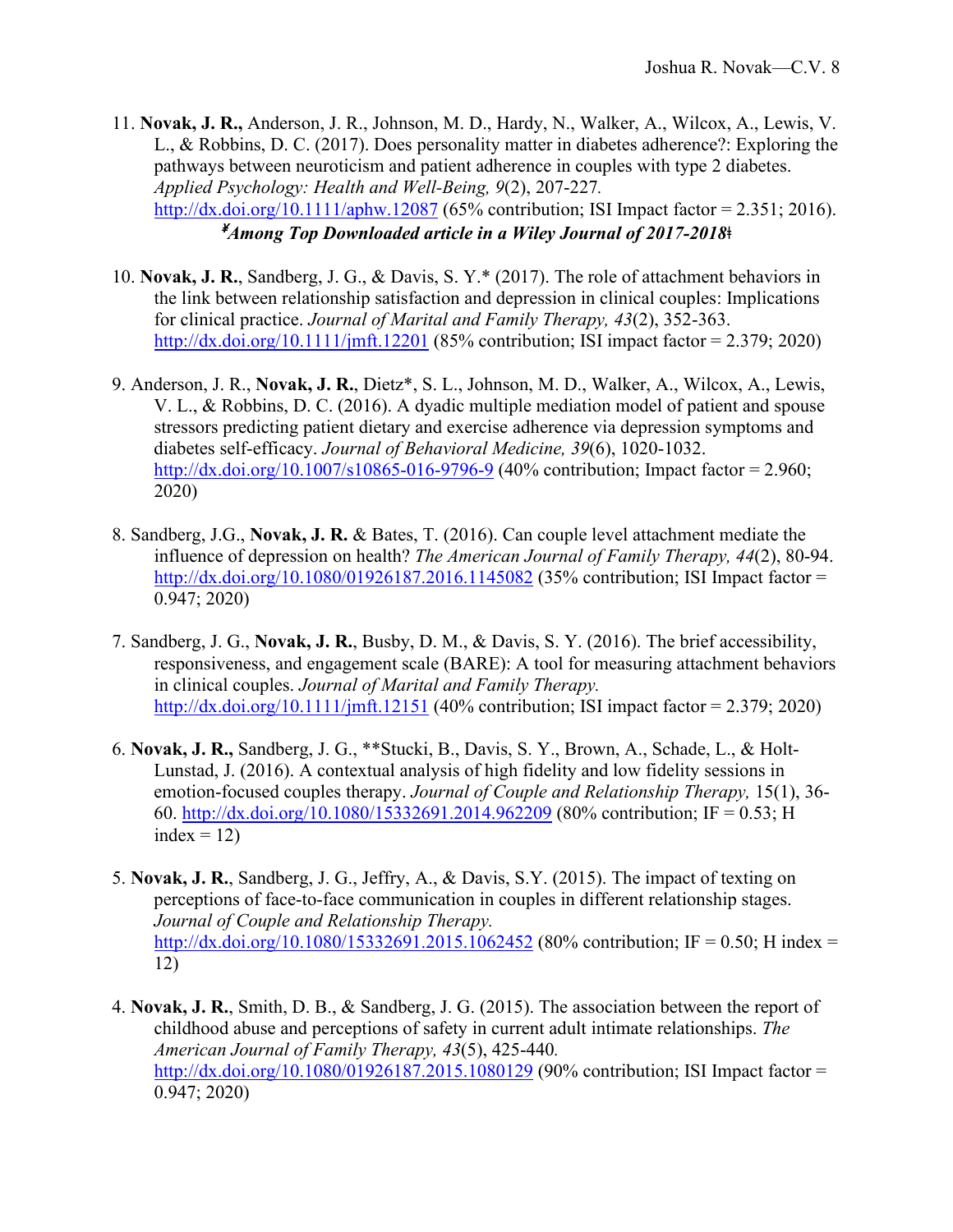- 3. Knapp, D., Sandberg, J. G., **Novak, J. R.**, Larson, J. (2015). The mediating role of attachment behaviors on the relationship between family-of-origin and couple communication: Implications for couples therapy. *Journal of Couple and Relationship Therapy, 14*, 17-38. <http://dx.doi.org/10.1080/15332691.2014.953650> (25% contribution; IF = 0.50; H index = 12)
- 2. Sandberg, J. G., Brown, A., Schade, L., **Novak, J. R.**, Denton, W., & Holt-Lunstad, J. (2015). Measuring fidelity in emotionally focused couples therapy (EFT): A pilot test of the EFT therapist fidelity scale. *American Journal of Family Therapy, 43*(3), 251-268. <http://dx.doi.org/10.1080/01926187.2015.1034637> (25% contribution; ISI Impact factor = 0.947; 2020)
- 1. **Novak, J. R.**, Sandberg, J. G., & Harper, J. M. (2014). Older couples with and without cardiovascular disease: Testing associations between and among affective communication, marital satisfaction, physical, and mental health. *Families, Systems, and Health*, *32*(2), 186 197. [http://dx.doi.org/10.1037/fsh0000015.](http://dx.doi.org/10.1037/fsh0000015) (75% contribution; ISI impact factor = 1.95; 2020)

## **Manuscripts Under Review:**

August, K., **Novak, J. R.**, Peak, T, Gast, J., & Miyairi, M. Examining Foodwork and Eating Behaviors Between and Among Heterosexual and Gay Couples. *Journal of Social and Personal Relationships.* (40% contribution;  $IF = 3.039$ ; submitted 9-6-2021).

### **Accepted Manuscripts in Undergraduate Journals (peer-reviewed):**

Seaton, K.\*\* & **Novak, J. R.** (2021). Associations between Parent Physical Activity, Negative Parenting Behaviors, and Child ADHD Symptoms. *Auburn University Journal of Undergraduate Scholarship.*

### **Book Chapters/Entries:**

**Novak, J. R.** (2019). *Relationship Self-Regulation*. Macmillan Encyclopedia of Intimate and Family Relationships: An Interdisciplinary Approach (MEIFR). James J. Ponzetti (Ed.). Macmillan Reference USA/Gale.

### **Book Reviews:**

**Novak, J. R.** (2017). Review of Nielsen, A. C. (2016). *A roadmap for couple therapy: Integrating systemic, psychodynamic, and behavioral approaches*. *Journal of Marital and Family Therapy, 43*(3), 554-555. DOI: 10.1111/jmft.12228

**Novak, J. R.** (2015). Review of Dahl, J. et al., *ACT and RFT in relationships: Helping clients deepen intimacy and maintain healthy commitments using acceptance and commitment therapy and relational frame theory*. *Journal of Couple and Relationship Therapy, 3*, 298-299.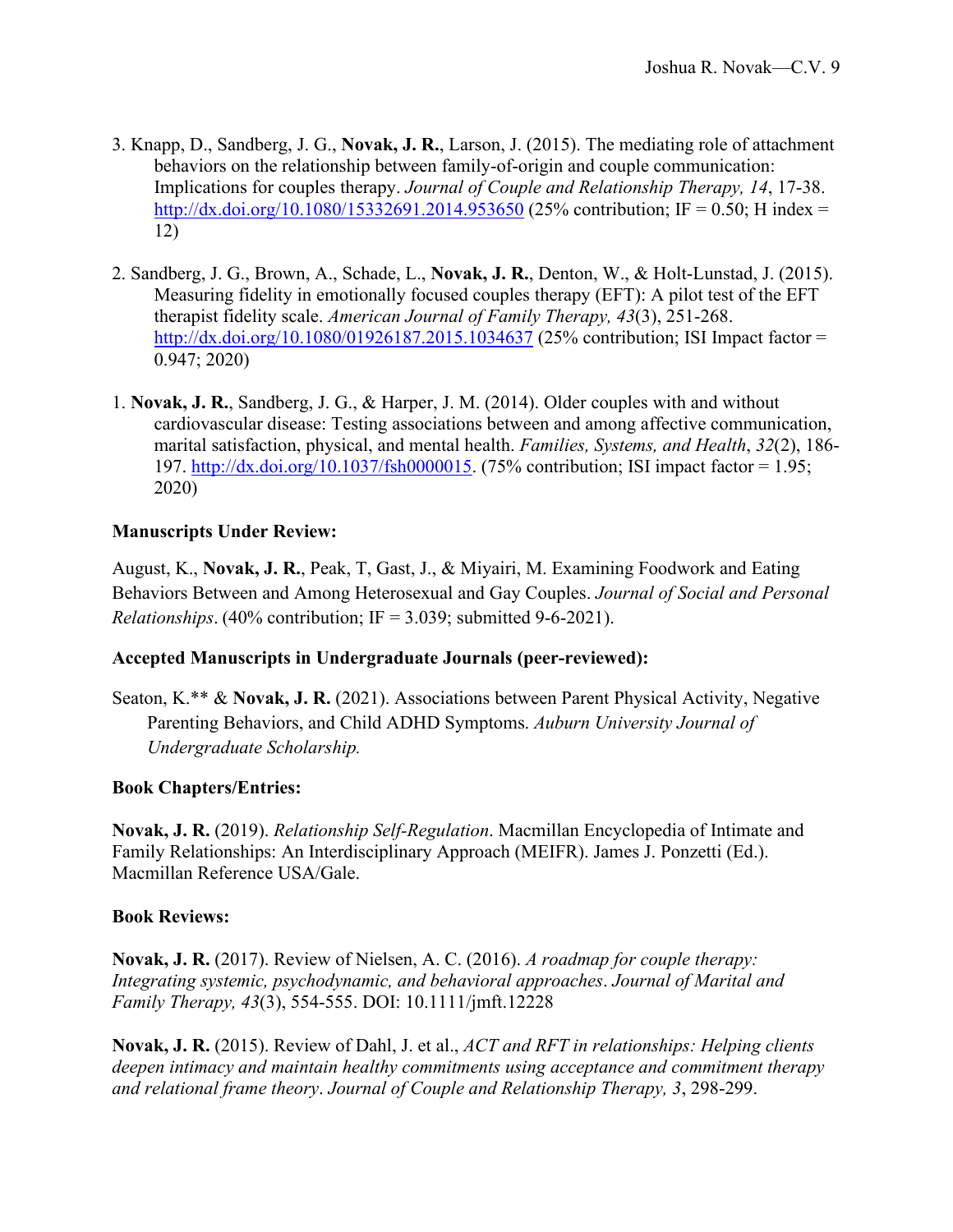### **Other Publications (Non-Refereed):**

Anderson, J. R., **Novak, J.R.,** Hubbard, A., Dietz, S., Gilmore, P., Bloom, L., & Pilato, A. (2016). *State of the Family: Kansas Child & Family Wellbeing Indicators*. Manhattan, KS.

Brown, M., Harris, S., Whiting, J., Porter, R., & **Novak, J. R.** (2011). Year 3 Final Evaluation of the Regional Intermediary (RI) Program*.* Report written to the Texas Health and Human Services Commission.

Harris, S., Whiting, J., Brown, M., Porter, R., Rappleyea, D., & **Novak, J. R.** (2011). Year 5 Final Evaluation of the Healthy Marriage Demonstration Project (HMDP). Report written to the Texas Health and Human Services Commission.

Schramm, D., Harris, S., Whiting, J., Porter, R., Brown, M., & **Novak, J. R.** (2011). *Counting the economic costs of divorce in Texas*. Report submitted to Texas Health and Human Services Commission.

Porter, R., Brown, M., **Novak, J.**, Whiting, J., & Harris, S. (October, April, 2010-2011). Semiannual reports for the Healthy Marriage Development Program. Report submitted to the Texas Health and Human Services Commission.

### **PRESENTATIONS (PEER REVIEWED)**

#### **National Presentations**

- 38. **Novak, J.R.**, Ermer, A., & Wilson, S. J. A Dyadic Latent Profile Analysis of Older Couples' Psychological, Relational, and Physical Health. Where you go, I go: Relationship Dynamics and Dyadic Links to Health and Well-being. Symposium Abstract for the Gerontological Society of America (GSA) National Conference. November, 2021. Phoenix, AZ.
- 37. Fauth, E. B., **Novak, J.R.**, Aller, T., Kelley, H., & Levin, M. Higher Value-based Living Attenuates the Link between Frequency of BSPD and Depressive Symptoms through Lower Caregiver Burden in Family Dementia Caregivers. Poster Abstract for the Gerontological Society of America (GSA) National Conference. November, 2021. Phoenix, AZ.
- 36. **Novak, J.R.**, Wei, M., & Seaton, K. Associations between Health Support and Control and Exercising Together on Exercise Self-Efficacy in Heterosexual Married Couples. Poster Abstract for the National Council on Family Relationships. National Conference. November, 2021. Baltimore, MD.
- 35. Wei, M., **Novak, J.R.**, Miyairi-Steel, M., Peak, T., & Gast, J. *Health Support, Health Control, and Intuitive Eating in Gay Married Men*. Poster presented at the National Conference for Family Relations. November, 2020. St. Louis, MO.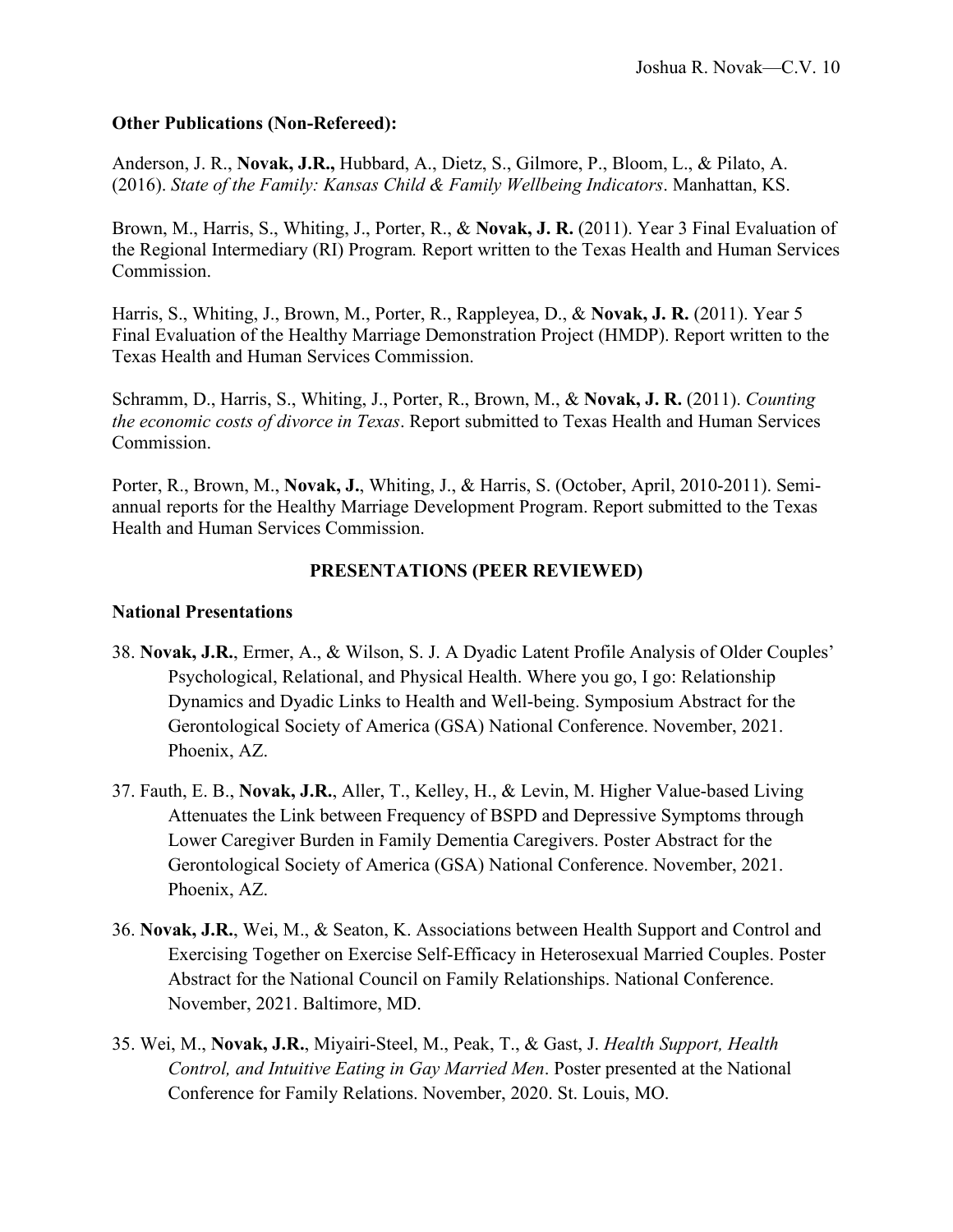- 34. **Novak, J.R.,** Wilson, S.J., Peak, T., Gast, J., & Miyairi-Steel, M. *Health-Related Support and Control on Poor Diet in Mixed-Weight, Older Gay Married Couples*. Aging in Context: The Past, Present, and Future of Research on Older Adults' Social Ties. Symposium Abstract for the Gerontological Society of America (GSA) National Conference. November, 2020. Philadelphia, PA.
- 33. **Novak, J.R.,** & Wilson, S.J. *Are differences in bed times bad for relationships? Associations with attachment & conflict in middle-aged couples*. Paper abstract for the Gerontological Society of American National Conference. November, 2020. Philadelphia, PA.
- 32. Wilson, S.J. & **Novak, J.R.** *The Correlates of Being "in it Together": Joint Health Behaviors Predict Better Health and Stronger Resemblance Between Partners*. Symposium Abstract for the Gerontological Society of America (GSA) National Conference. November, 2020. Philadelphia, PA.
- 31. Robinson, L., Hillock, D., & **Novak, J.R.** *Relationship Satisfaction & Diet: Exploring the Mechanisms through which Intimate Relationships Influence Physical Health*. Poster presented at American Association of Marriage and Family Therapy Conference (AAMFT). November, 2020. Orlando, FL.
- 30. Fauth, E., **Novak, J.R.**, & Levin, M. *ACT for Caregivers: A self-guided web-based acceptance and commitment therapy intervention for family dementia caregivers*. Poster presented at the National Conference for Family Relations. November, 2019. Fort Worth, TX.
- 29. **Novak, J. R.**, Johnson, A., Peak, T., & Gast, J., & Arnell, M. *A Qualitative Inquiry on Married Men's Perceptions of Individual and Relationship Dynamics during Common Everyday Sickness*. Poster presented at the National Conference for Family Relations. November, 2019. Fort Worth, TX.
- 28. Gast, J., **Novak, J.R.**, Peak, T., Arnell, M., & Leiker, J. *Masculinity and Healthcare Utilization: A socioecological model approach*. Annual Conference for The American Public Health Association. November, 2019. Philadelphia, PA.
- 27. Gast, J., **Novak, J.R.**, & Peak, T. *A case study of health-related support processes in two happy gay couples*. Annual Conference for the Society for Public Health Education. March, 2019. Salt Lake City, UT.
- 26. **Novak, J.R.**, Perez, C., Seedall, R. *Associations between Communication Behaviors and Attachment Styles: Testing Gridlock as an important mediator.* Poster presented at the National Conference for Family Relations. November, 2018. San Diego, CA.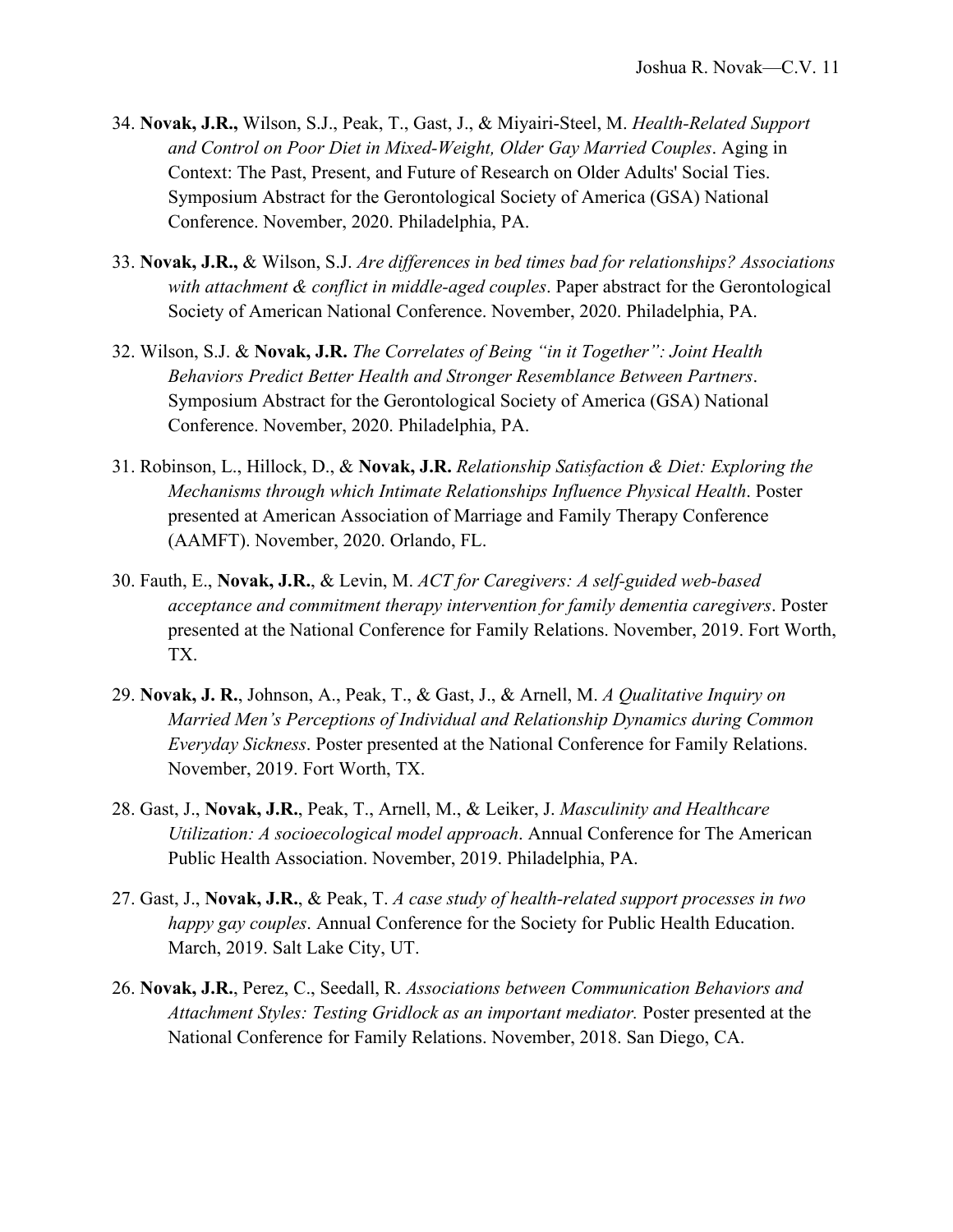- 25. **Novak, J.R.**, Gast, J., & Dorsch, T. *Dyadic Associations of Eating Encourage and Discouragement on Eating Habits in Married Couples*. Lightning Paper presented at the National Conference for Family Relations. November, 2018. San Diego, CA.
- 24. Rhodes, M. R., **Novak, J.R.**, & Spuhler, B. K. *Predictors of Sexual Assertiveness among Highly Religious Single Young Adults*. Poster presented at the National Conference for Family Relations. November, 2018. San Diego, CA.
- 23. Spuhler, B., Bradford, K., **Novak, J. R.**, & Higginbotham, B. *Hitting the Mark: A Latent Trajectory Analysis of Relationship Quality across a Stepfamily Education Course.*  Poster presented at the National Conference for Family Relations. November, 2018. San Diego, CA.
- 22. Lybbert, R., Sandberg, J. G., & **Novak, J. R.** *Initial spark of hope: Considering attachment first*. Poster presented at the National Conference for Family Relations. November, 2018. San Diego, CA.
- 21. Ruhlmann, L. M., Nelson Goff, B. S., **Novak, J. R.**, Fuss, C., Gnagi, T., & Schiferl, M. Psychological and relational health profiles of soldiers in committed romantic relationships. In C. M. Marini (Chair), *Mental health among military couples: Innovations in theory and practice*. Accepted symposium to be presented at the annual meeting of the National Council on Family Relations. November, 2018. San Diego, CA.
- 20. Cobia, D., Tuft, A., **Novak, J.R.**, & Sandberg, J. G. (2018). *Dyadic Perceptions of Health Strain on Relationship Satisfaction in Couples in Therapy.* Poster presentation at the annual meeting of Association of Marriage and Family Therapy. November, 2018. Louisville, KY.
- 19. Tuft., A., Cobia., D., **Novak, J.R.**, & Anderson, J. R. *Does Relationship Sacrifice Predict Couple Coping in Military Couples?* Poster presentation at the annual meeting of Association of Marriage and Family Therapy. November, 2018. Louisville, KY.
- 18. Grimm, M. X., Lyons, L. K., **Novak, J. R.**, Dorsch, T. E. *The Influence of Level of Sport Participation on Parent Involvement, Self-Efficacy, and Academic Outcomes.* Poster presented at the annual meeting of the North American Society for the Psychology of Sport and Physical Activity (NASPA). June, 2018. Denver, CO.
- 17. Ruhlmann, L. M., Nelson Goff, B. S., **Novak, J. R.**, Fuss, C., Gnagi, T., & Schiferl, M. *Identifying and predicting typologies of married soldiers: A latent profile analysis*. Poster presentation at the annual meeting of the International Society for Traumatic Stress Studies (ISTSS). November, 2017. Chicago, IL.
- 16. **Novak, J. R.**, Johnson, R. J., Fauth, B., Lee, Y., & Harper, J. *Associations between Economic Pressure and Physical Health in Later Life Marriages*. Poster presentation at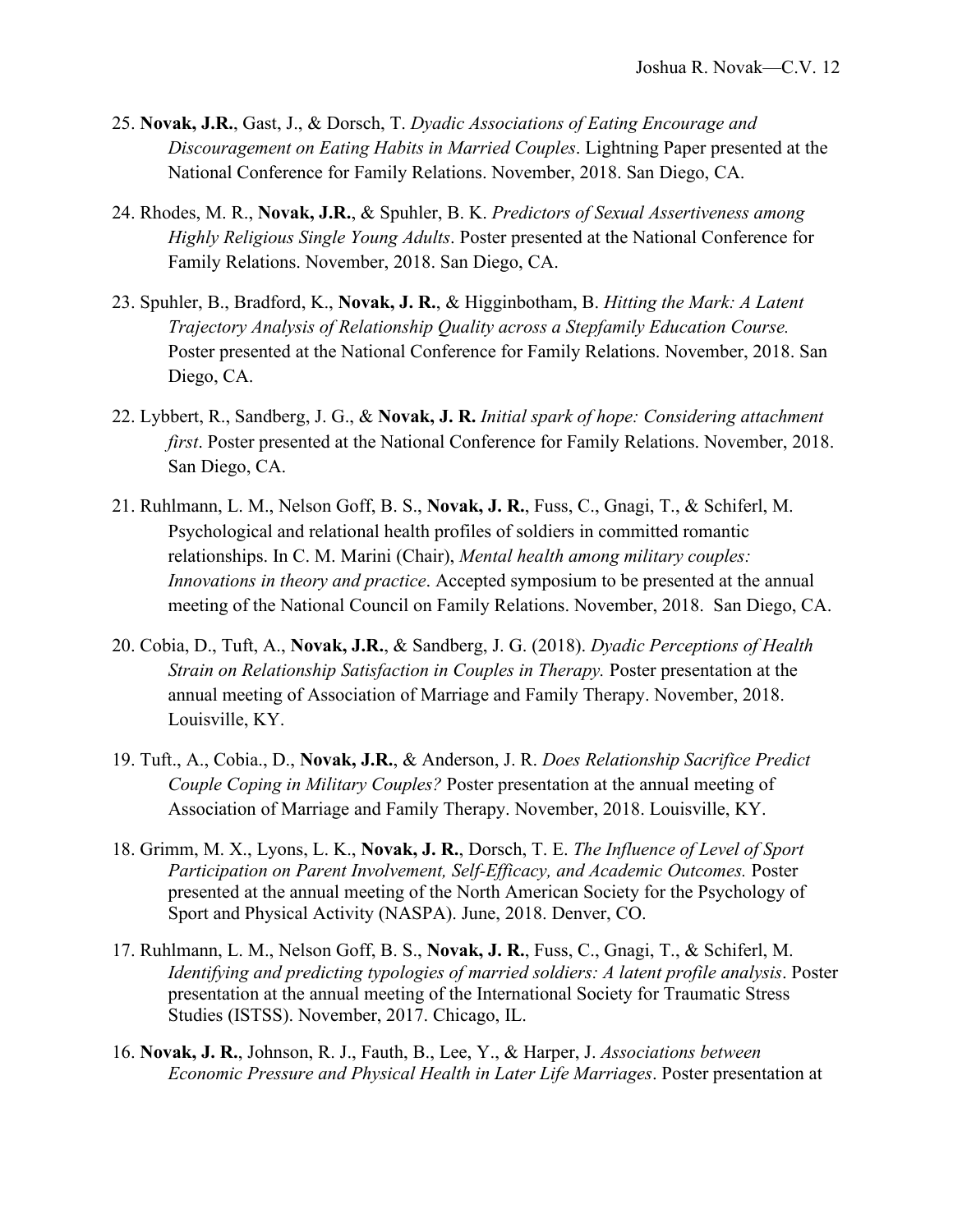the annual meeting of National Council on Family Relations. November, 2017. Orlando, FL.

### *ǂWinner of the Issues of Aging Focus Group Award-NCFRǂ*

- 15. **Novak, J. R.**, Smith, H. M., Larson, J. H. Shafer, K. M., & Crane, D. R. *An Actor Partner Interdependence Model of Commitment, Forgiveness, and RSR*. Poster presentation at the annual meeting of National Council on Family Relations. November, 2017. Orlando, FL.
- 14. Spuhler, B. K., **Novak, J. R.,** Bradford, K., Higginbotham, B. *Relationship Satisfaction and Need for Change as Predictors of RE Outcomes.* Poster presentation at the annual meeting of National Council on Family Relations. November, 2017. Orlando, FL.
- 13. Sandberg, J. G., **Novak, J. R.**, & Hee, C. *Attachment Behavior discrepancies amongst clinical couples*. Poster presentation at the annual meeting of Association of Marriage and Family Therapy. October, 2017. Atlanta, GA.
- 12. **Novak, J. R.,** Anderson, J. R., & Johnson, M. D. *Patient and Spouse Stressors Predicting Patient Diabetes Adherence*. Poster presentation at the annual meeting of National Council on Family Relations. November, 2016. Minneapolis, MN.
- 11. Oseland, L. M., **Novak, J. R**, Nelson Goff, B. S., Fuss, C. *Relationship conflict as a mediator between trauma exposure and health outcomes in soldiers*. Poster presentation at the annual meeting of International Society for Traumatic Stress Studies (ISTSS): November, 2016. Dallas, TX.
- 10. Hubbard, A. **Novak, J.R.**, Anderson, J. R., & Johnson, M. D. *Father Work Stress and its Relation to Negative Interactions and Problematic Child Behavior*. Poster presentation at the annual meeting of National Council on Family Relations. November, 2016. Minneapolis, MN.
- 9. **Novak, J. R.,** Anderson, J. R., & Johnson, M. D. *Associations between Economic Pressure and Diabetes Efficacy in Couples with Type 2 Diabetes*. Poster presentation at the annual meeting of Collaborative Family Healthcare Association. October, 2016. Charlotte, NC.
- 8. **Novak, J. R.,** Oseland, L., Anderson, J. R., & Johnson, M. D. *Broken Dreams and Empty Arms: The role of parenthood expectancy on depression and relationship instability after infertility*. Poster presentation at the annual meeting of Collaborative Family Healthcare Association. October, 2016. Charlotte, NC.
- 7. **Novak, J. R.,** Sandberg, J. G., Brown, A., Schade, L., Denton, W., & Holt-Lunstad, J. *Measuring Fidelity in Emotion Focused Couples Therapy*. Poster presentation at the annual meeting of National Council on Family Relations. November, 2015. Vancouver, BC, Canada.
- 6. **Novak, J. R.**, Sandberg, J.G., Stucki, B., Davis, S., Brown, A., & Schade, L. *A Contextual Analysis of High and Low Fidelity EFT*. Poster presentation at the annual meeting of Association of Marriage and Family Therapy National Conference. September, 2015. Austin, TX.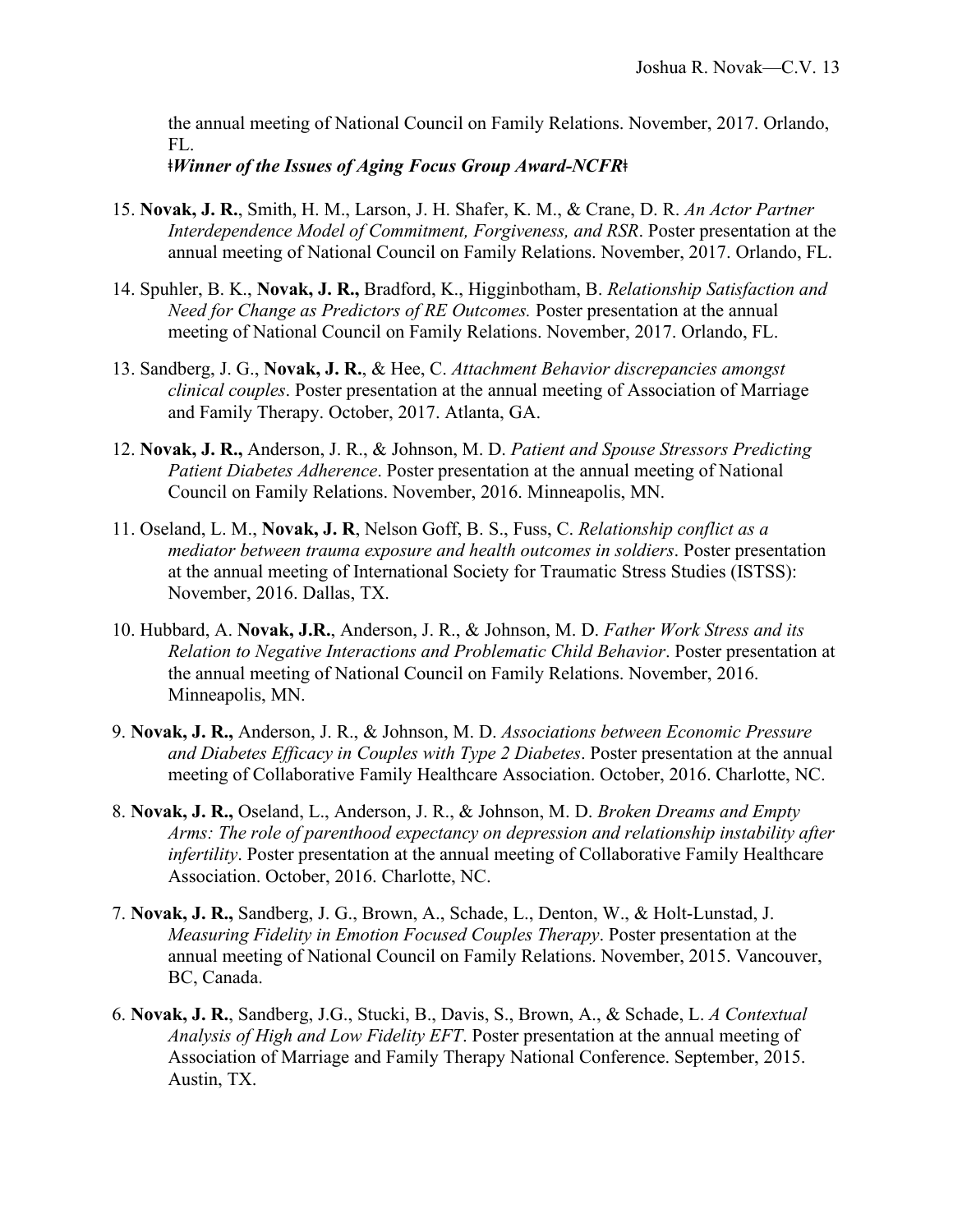- 5. Davis, S., **Novak, J.R.**, Sandberg, J.G., & Busby, D. *Measuring Attachment Behaviors for Couples in Clinical Samples*. Poster presentation at the annual meeting of Association of Marriage and Family Therapy National Conference. September, 2015. Austin, TX.
- 4. **Novak, J. R.** & Sandberg, J. G. *The Impact of Technology on Face-to-Face Communication.* Poster presentation at the annual meeting of Association of Marriage and Family Therapy. October, 2014. Milwaukee, WI.

**≠**Cutting Edge Poster Award≠

- 3. **Novak, J. R.**, Bradford, A., & Sandberg, J. G. *Is Your Perception Your Partner's Reality?* Poster presentation at the annual meeting of Association of Marriage and Family Therapy. October, 2014. Milwaukee, WI.
- 2. Bates, M., Sandberg, J. G., & **Novak, J. R.** *Relational Predictors of BMI for Couples*. Poster presentation at the annual meeting of Association of Marriage and Family Therapy. October, 2014. Milwaukee, WI.
- 1. **Novak, J. R.** *Communication in couples with husbands with heart disease.* Poster presentation at the annual meeting of American Association of Marriage and Family Therapy. October, 2013. Portland, OR.

### **International Presentations:**

2. Fauth, E. B., Schiwal, A., **Novak, J. R.,** & Levin, M. E. (2019, May). An Acceptance and Commitment Therapy (ACT) intervention for at-home caregivers of persons with dementia: Positive caregiver outcomes within a novel, online, self-guided program. Poster presented at the International Association of Gerontology and Geriatrics - European Region Congress, Gothenburg, Sweden.

1. Bates, M., Sandberg, J. G., & **Novak, J. R.** *The Relationship between Family Stress and Body Mass Index (BMI): A Mediation Model*. The Second International Forum on Marriage and Family Therapy: The Fusion of MFT in China and the World. July, 2014. Beijing, China.

### **Regional Presentations:**

- 16. **Novak, J. R.** *Helping, Hurting, or Both?: Exploring Typologies of Type 2 Diabetes Family Members' Distress and Involvement*. Poster presented at the 13<sup>th</sup> Annual Boshell Research Day. Boshell Diabetes Group. September, 2021. Auburn, Alabama.
- 15. Wood, M., Bostany, E. , & **Novak, J. R.** *Covid-19 Pandemic and Family Systems.* Poster presented at the Auburn Research Student Symposium. March, 2021.
- 14. Seaton, K. M., & **Novak, J. R.** *Parenting Behaviors, Child Physical Activity, and Screen-Time Among Families with ADHD.* Poster presented at the Auburn Research Student Symposium. March, 2021.
- 13. Ryan, K., Thomas, A., Ellis, F., & **Novak, J. R.** *By Chance, with Confidence, or Both?: Testing Important Moderators Between Partner Diet Undermining and Poor Diet in*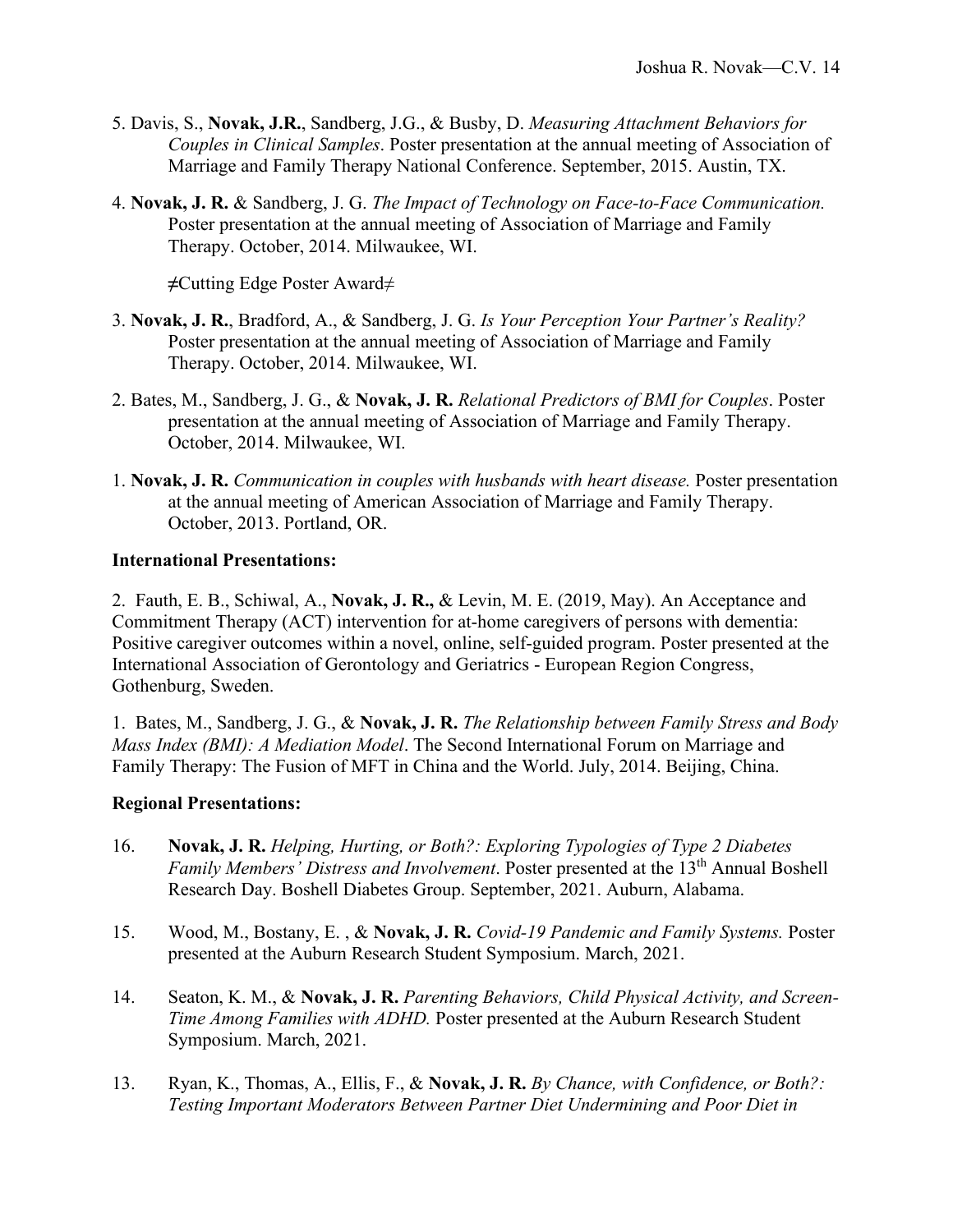*Heterosexual Couples.* Poster presented at the Auburn Research Student Symposium. March, 2021.

- 12. **Novak, J. R.**, Robinson, L., Burke, L., Wei, M., & Adler-Baeder, F. *Results from a Pilot Program for Couples with Chronic Illnesses during the COVID-19 Pandemic*. Poster presented at the 2021 Faculty Research Symposium at Auburn University, Auburn, Alabama. January, 2021.
- 11. Robinson, L., Hillock, D., & **Novak, J.R.** *Relationship Satisfaction & Diet: Exploring the Mechanisms through which Intimate Relationships Influence Physical Health*. Poster presented at the Southeastern Council on Family Relations Conference (SECFR). April, 2020. Birmingham, Alabama.
- 10. Hillock, D., Robinson, L., & **Novak, J.R.** *Relationship Satisfaction and Exercise Self-Efficacy Mediated by Mental Health*. Poster presented at the Southeastern Council on Family Relations Conference (SECFR). April, 2020. Birmingham, Alabama.
- 9. **Novak, J.R.**, Perez, C., Seedall, R. *Associations between Communication Behaviors and Attachment Styles: Testing Gridlock as an important mediator*. Poster presented at Lubbock Christian University's Healthy Families Conference. April, 2019. Lubbock, TX.
- 8. Johnson, R. R. & **Novak, J.R.** *Associations between financial avoidance, emotional distress, and relationship conflict frequency in emerging adults in college*. Poster presented at the Fall Undergraduate Research Orientation. Utah State University. September, 2017.
- 7. Johnson, R. & **Novak, J. R.** *Associations between Economic Pressure and Physical Health in Later Life Marriages*. Fall Undergraduate Research Symposium: Enhancing the Human Condition. Utah State University, Logan Utah. December, 2016.
- 6. **Novak, J. R.** *Couples Therapy: Therapist Fidelity to EFT and In-session Couple Behavior*. Poster presentation at the Brigham Young University Mary Lou Foulton Conference. April, 2014.
- 5. **Novak, J.** *Perceived Self and Other Attachment and Relationship Quality.* Poster presentation at the Utah Association of Marriage and Family Therapy State Conference. Sandy, UT. May, 2013.
- 4. **Novak, J.** *The Associations among Stress, Communication, Health, and Depression in Couples.* Poster presentation at the Brigham Young University Mary Lou Foulton Conference. April, 2013
- 3. **Novak, J.** *When Push Comes to Shove: Working with Parents of Adolescents with Eating Disorders.* Workshop presented at Argosy University, Draper, UT. March, 2013.
- 2. **Novak, J.** *The Association Between the Experience of Abuse in Childhood and Perceptions of Safety in Current Adult Intimate Relationships*. Poster presentation at the Texas Tech Graduate Research Conference. Lubbock, TX. Spring 2012.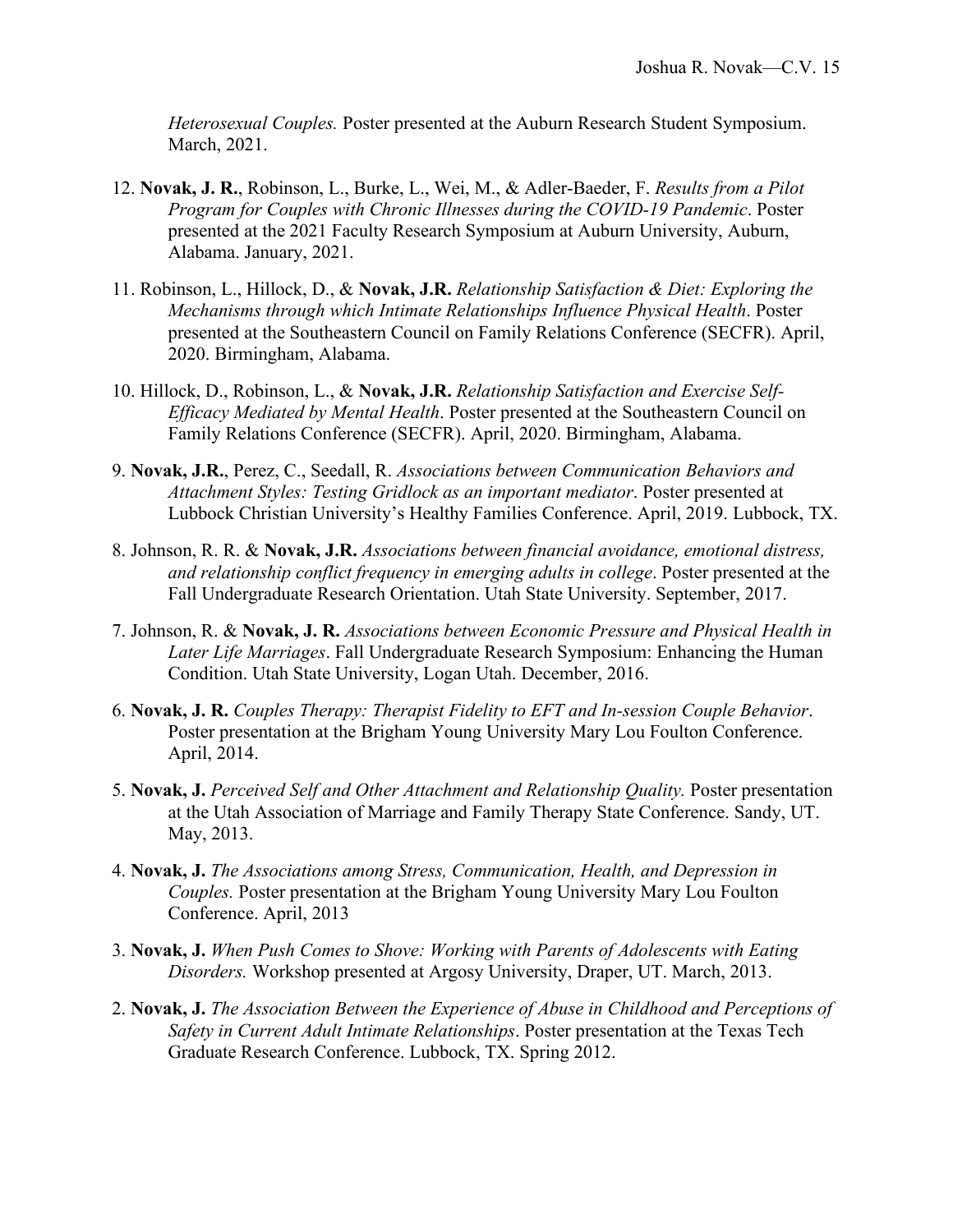1. **Novak, J**. *Client Expectations about Counseling.* Poster presented at the Butler Undergraduate Research Conference. 2010. Indianapolis, IN.

### **STATISTICAL TRAINING:**

### **Courses Taken:**

Brigham Young University- General Linear Modeling, SEM, Advanced Quantitative Methods, Ethnographic Techniques, and Longitudinal SEM Workshop

Texas Tech University-Research Methods

Anderson University- Introduction to Statistics, Experimental Design

#### **Statistical Knowledge and Programs:**

SPSS, Amos, MPLUS, Stata

Regression, SEM, Multiple Group Analysis, Multilevel analysis, Mediation Analyses, Moderation Analyses, Conditional Process Models, Growth Curve models, Common Fate Growth Curve models, Growth Mixture Modeling (Individual and Dual trajectory), Piecewise Latent Trajectory Models, Autoregressive Cross-lagged Models, Autoregressive Latent Trajectory Models

### **ADDITIONAL TRAINING:**

### **Research/Statistics**

| Dynamic Modeling and State Space Grids Workshop<br>Tom Hollenstein, Utah State University                                                            | April 2019  |
|------------------------------------------------------------------------------------------------------------------------------------------------------|-------------|
| Mindware Psychophysiology Seminar and Workshop<br>Las Vegas, NV                                                                                      | April 2019  |
| MFT Process Research Summit<br>Rick Miller, Snowbird, UT                                                                                             | June $2018$ |
| MFT Process Research Summit<br>Rick Miller, Park City, UT                                                                                            | June 2016   |
| Longitudinal SEM: Applications with Individual and Family Level Data<br>Dr. Jeremy Yorgason and Dr. Justin Dyer, Brigham Young University, Provo, UT | June $2015$ |

### **Grant Writing**

*AAES Virtual Grant Writing Workshop*, Grant Writers' Seminar and Workshop October 2020 All day workshop, Auburn University, Auburn, AL

*Write Winning Grant Proposals* workshop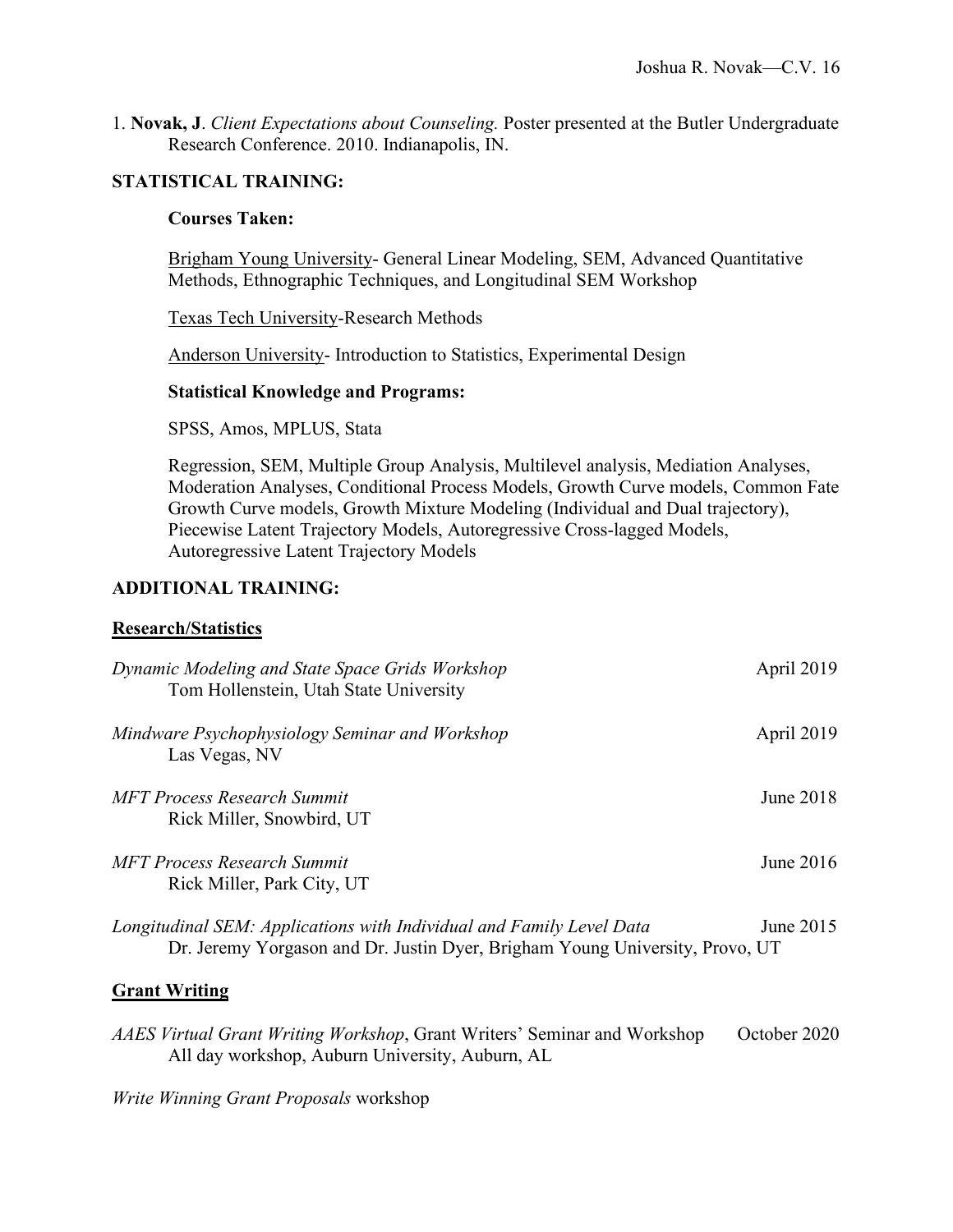| All day workshop, Utah State University, Logan, UT       | October 2016 |  |
|----------------------------------------------------------|--------------|--|
| Grant Writing Workshop                                   | May 2016     |  |
| All day workshop, Kansas State University, Manhattan, KS |              |  |

### **INVITED RESEARCH PRESENTATIONS:**

**Novak, J. R.** *Using Amazon's Mechanical Turk for Participant Recruitment*. Presentation given on October 13th, 2017. College of Education and Human Services, Utah State University.

**Novak, J. R.** *Using Amazon's Mechanical Turk for Participant Recruitment*. Presentation given on March 31<sup>st</sup>, 2017. College of Education and Human Services, Utah State University.

**Novak, J. R.** *Find participants for your research study*. Panel member for the Training for Research Faculty. March 22<sup>nd</sup>, 2017. Utah State University, university wide.

# **TEACHING & ADVISING**

#### **COURSES TAUGHT:**

#### **Auburn University**

| HDFS 7660: Systemic Impact of Illness, MedFT, & Psychopharmacology                   | S <sub>21</sub> |
|--------------------------------------------------------------------------------------|-----------------|
| HDFS 7650: Ethics and Professional Issues in MFT                                     | F20             |
| HDFS 7670: Individual, Couple, & Family Dynamics of Addiction, Recovery, & Treatment |                 |
|                                                                                      | S <sub>20</sub> |
|                                                                                      |                 |
| <b>Utah State University</b>                                                         |                 |
| FCHD 7033: Modeling Dyadic/Longitudinal Data                                         | F17             |
| FCHD 7970/7980: Research Seminar                                                     | $S17-S19$       |
| F16, S17, F17, S18, F18, S19<br>FCHD 5540: Family Life Education Methods             |                 |

# FCHD 6200/7200: Couple Processes and Intervention F16 **Kansas State University**

| FSHS 870 (3 credits; co-taught) | Couples and Sex Therapy | <b>S16</b> |
|---------------------------------|-------------------------|------------|
| FSHS 885 (2 credits)            | Master's Practicum      | <b>S16</b> |

### **Brigham Young University**

| SFL 335 (3 credits) | Family Adaptation and Resiliency         | F14                               |
|---------------------|------------------------------------------|-----------------------------------|
| <b>MFT 655</b>      | Practicum in Marriage and Family Therapy | S <sub>14</sub> , F <sub>14</sub> |

#### **GRANTS RELATED TO TEACHING:**

2020 Biggio Center Summer Course (Re) Design Seminar: Active Learning Stipend Award, Auburn University. \$1,000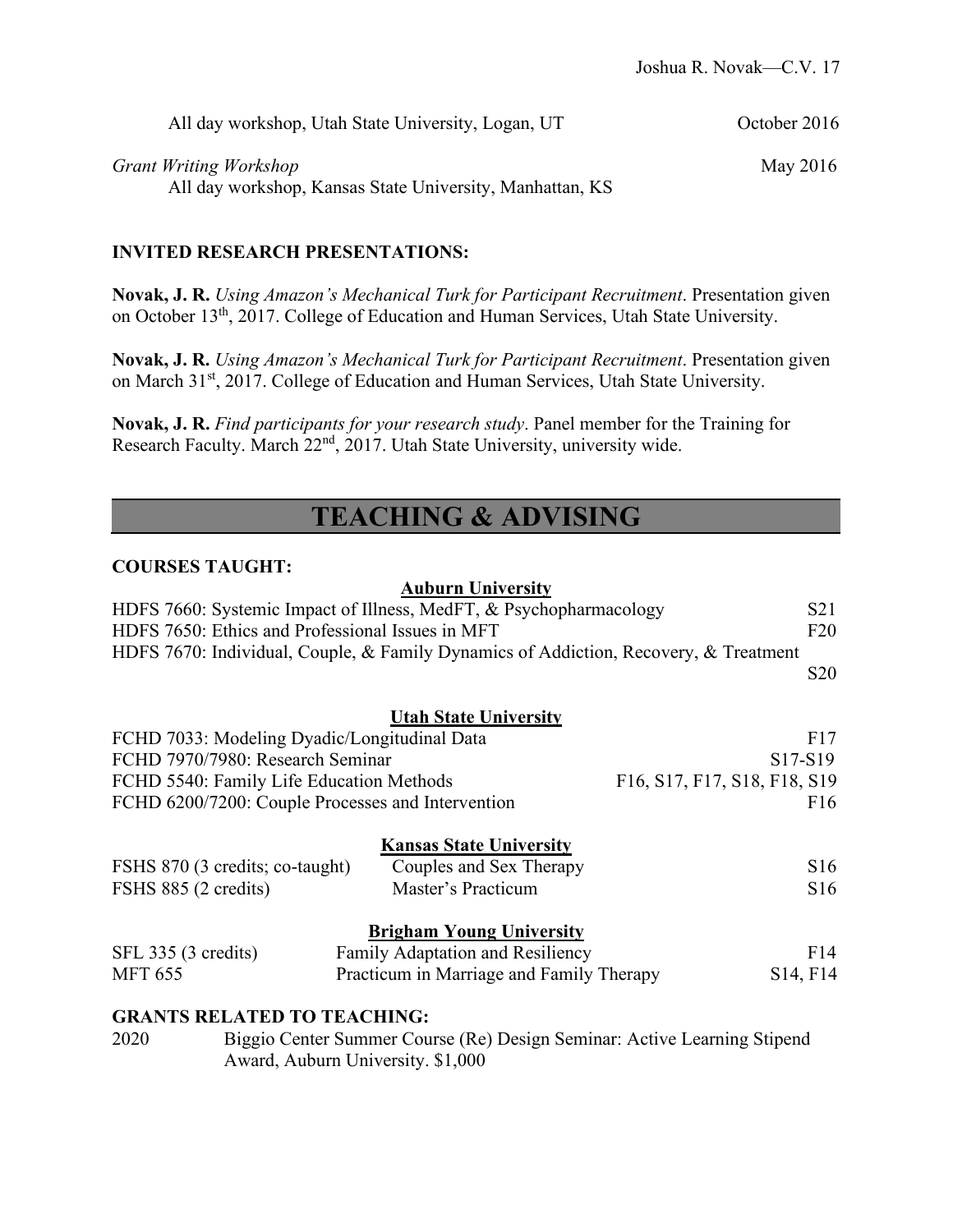## **Additional Teaching Experience**

| Premarital education instructor, Texas Tech University<br>Taught premarital couples material from the Great Start Premarital<br><b>Education Manual</b> | 2010-2011             |
|---------------------------------------------------------------------------------------------------------------------------------------------------------|-----------------------|
| <i>Assistant</i> , Texas Tech University-2011 Family Therapy Symposium<br><b>Mediator for Presentations</b>                                             | January 2011          |
| Student Teacher, Anderson University<br>Taught interpersonal communication skills to undergraduate students for<br>spring semester                      | Spring 2010           |
| <b>ADDITIONAL TEACHING TRAINING:</b>                                                                                                                    |                       |
| Summer Course Redesign-Biggio Center<br>Auburn University, Auburn, AL                                                                                   | <b>July 2020</b>      |
| <b>New Faculty Scholars Program</b><br>Auburn University, Auburn, AL                                                                                    | Fall 2019-Spring 2020 |
| Practical Applications of the Teaching Naked Cycle<br>Utah State University, Logan, UT                                                                  | November 2016         |
| Teaching Naked: How Moving Technology Out of Your Classroom Will Improve Student<br>Learning; Utah State University, Logan, UT                          | November 2016         |
| <b>Empowering Teaching Excellence Conference</b><br>Utah State University, Logan, UT                                                                    | August 2016           |
| <b>Empowering Teaching Excellence: Foundations of USU Teaching</b><br>Utah State University, Logan, UT                                                  | August 2016           |

## **GRADUATE ADVISING:**

### **Graduate Committee Chair**

| <b>Student Name</b>                                                           | <b>University</b>            | <b>Degree</b> | Year      |
|-------------------------------------------------------------------------------|------------------------------|---------------|-----------|
| Dylann Lowery                                                                 | <b>Auburn University</b>     | <b>MS</b>     | 2020-2022 |
| Faith Ellis                                                                   | <b>Auburn University</b>     | <b>MS</b>     | 2020-2022 |
| Lindsey Robinson                                                              | <b>Auburn University</b>     | MS            | 2019-2021 |
| Thesis: ASSOCIATIONS BETWEEN SLEEP QUALITY, THERAPEUTIC ALLIANCE, AND         |                              |               |           |
| <b>INEFFECTIVE ARGUING AMONG COUPLES IN THERAPY</b>                           |                              |               |           |
| Dylan Hillock                                                                 | Auburn University            | <b>MS</b>     | 2019-2021 |
| Thesis: Does Exercise Moderate the Association Between Emotional Distress and |                              |               |           |
| Relationship Satisfaction for Couples in Therapy?                             |                              |               |           |
| Ashley Tuft                                                                   | Utah State University   MMFT |               | 2017-2019 |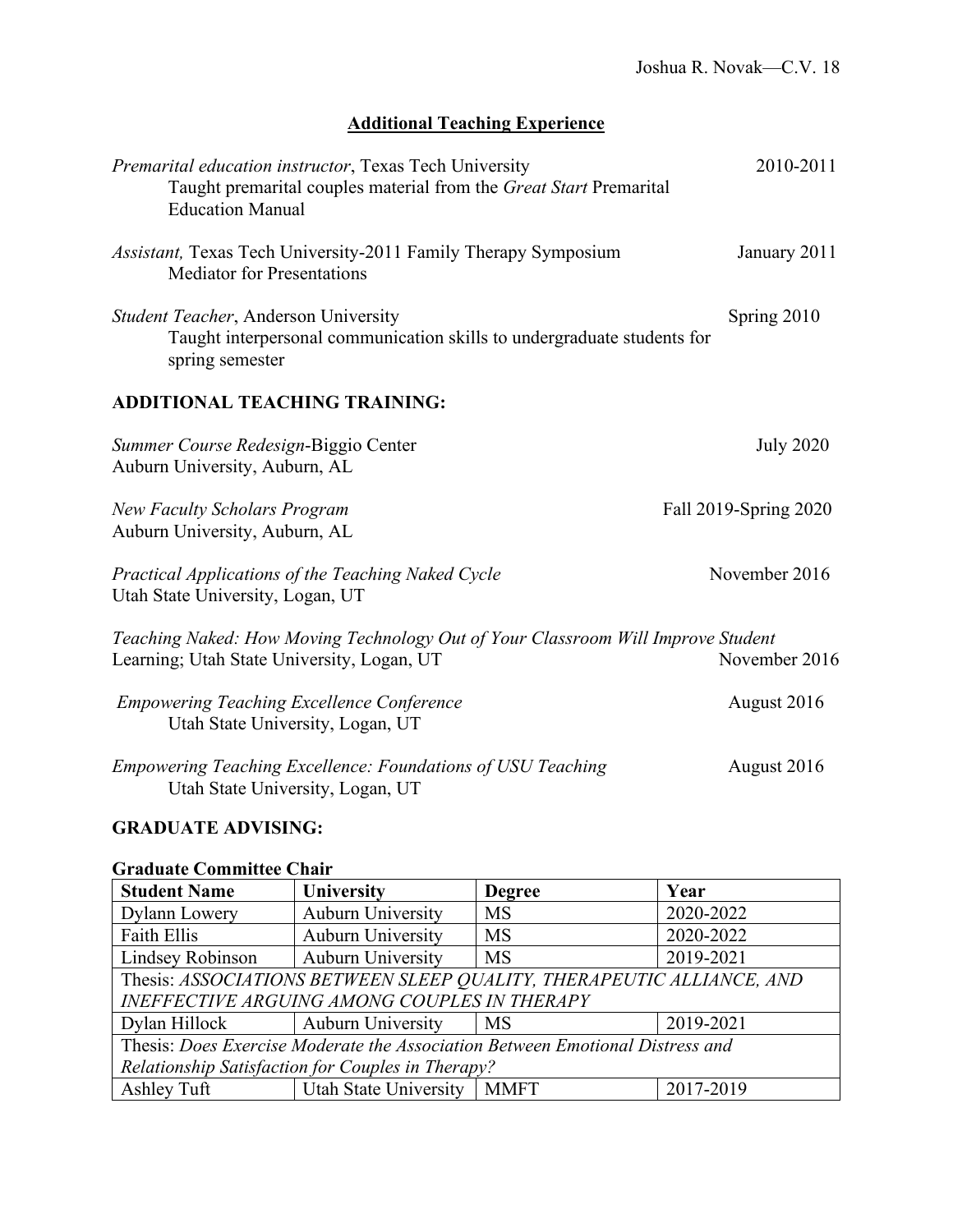| Dorothy Clayton                                                     | Utah State University        | <b>MMFT</b> | 2017-2019 |
|---------------------------------------------------------------------|------------------------------|-------------|-----------|
| Mitchell Rhodes (co-                                                | <b>Utah State University</b> | PhD         | 2016-2018 |
| chair)                                                              |                              |             |           |
| Dissertation: APPLYING SEXUAL SCRIPT THEORY TO HOOKING UP: A LATENT |                              |             |           |
| PROFILE ANALYSIS OF PREDICTORS AND OUTCOMES OF CLASS MEMBERSHIP     |                              |             |           |
| Evan Stewart                                                        | Utah State University        | <b>MMFT</b> | 2016-2018 |

## **Graduate Student Committee Member**

| <b>Student Name</b>     | <b>University</b> | <b>Degree</b>  | Year      | Chair                  |
|-------------------------|-------------------|----------------|-----------|------------------------|
| <b>Edward Ballester</b> | Auburn            | PhD Counseling | 2022      | <b>Brian McCabe</b>    |
|                         | University        | Psychology     |           |                        |
| Menglin Wei             | Auburn            | MS in HDFS     | 2021      | Francesca Adler-       |
|                         | University        |                |           | Baeder                 |
| Benjamin Burke          | Auburn            | PhD            | 2021      | Mallory Lucier-        |
| (QE)                    | University        |                |           | Greer                  |
| Brian Gillis (QE)       | Auburn            | PhD            | 2021      | Mona El-Sheikh         |
|                         | University        |                |           |                        |
| Rui Ding                | Auburn            | MS in MFT      | 2021      | Diana Samek            |
|                         | University        |                |           |                        |
| Taylor Gnagi            | Auburn            | MS in MFT      | 2020      | <b>Scott Ketring</b>   |
|                         | University        |                |           |                        |
| Rhees Johnson           | Auburn            | MS in MFT      | 2020      | <b>Scott Ketring</b>   |
|                         | University        |                |           |                        |
| Debbie Campbell         | Auburn            | PhD Counseling | 2020      | Mallory Lucier-        |
| (Outside Reader)        | University        | Psych          |           | Greer; Marilyn         |
|                         |                   |                |           | Cornish (co-chair)     |
| Raechel Russo           | <b>Utah State</b> | MS in MFT      | 2018-2020 | Ryan Seedall           |
|                         | University        |                |           |                        |
| <b>Mindy Dokos</b>      | <b>Utah State</b> | MS in HDFS     | 2017-2019 | <b>Beth Fauth</b>      |
|                         | University        |                |           |                        |
| <b>Alex Schiwal</b>     | <b>Utah State</b> | PhD in HDFS    | 2016-2019 | <b>Beth Fauth</b>      |
|                         | University        |                |           |                        |
| Rachel Smith            | <b>Utah State</b> | MS in HDFS     | 2017-2019 | Dave Schramm           |
|                         | University        |                |           |                        |
| Adam Johnson            | <b>Utah State</b> | <b>MS</b>      | 2017-2019 | Dave Robinson          |
|                         | University        |                |           |                        |
| <b>Austin Beck</b>      | Kansas            | PhD in MFT     | 2015-2018 | Jared Durtschi         |
|                         | <b>State</b>      |                |           |                        |
|                         | University        |                |           |                        |
| Bryan Spuhler           | <b>Utah State</b> | PhD            | 2016-     | Kay Bradford           |
|                         | University        |                |           |                        |
| Ty Aller                | <b>Utah State</b> | PhD            | $2015 -$  | <b>Beth Fauth/Scot</b> |
|                         | University        |                |           | Allgood                |
| Rebecka Schultz         | <b>Utah State</b> | <b>MS</b>      | 2015-2019 | <b>Beth Fauth</b>      |
|                         | University        |                |           |                        |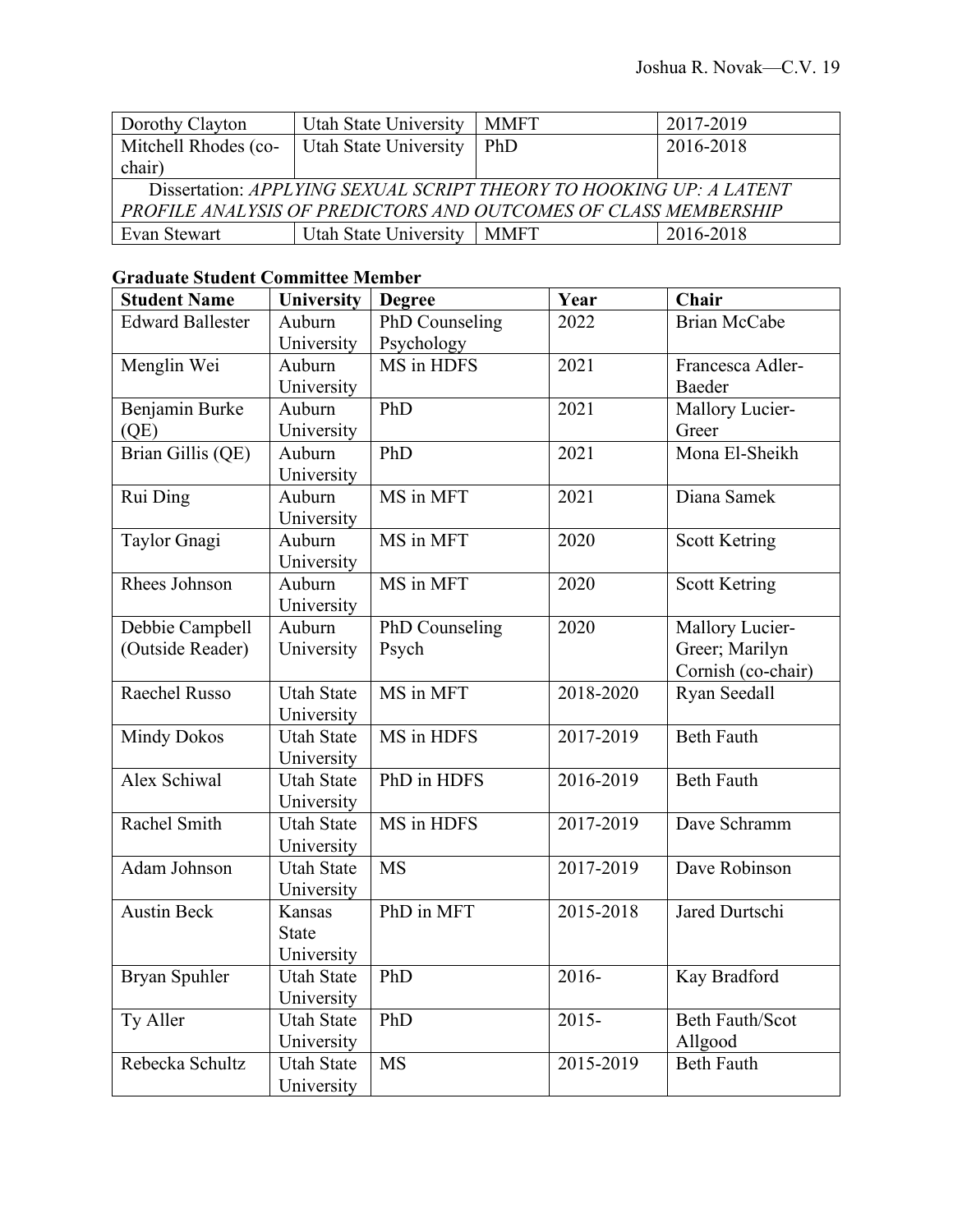| Sarah Naylor | <b>Jtah State</b> | MS | 2015-2017 | Dave Robinson |
|--------------|-------------------|----|-----------|---------------|
|              | Jniversitv        |    |           |               |

#### **Graduate Research Assistants:**

| <b>Student Name</b> | <b>University</b>        | <b>Degree</b>    | <b>Years worked</b> |
|---------------------|--------------------------|------------------|---------------------|
| Faith Ellis         | <b>Auburn University</b> | MS in HDFS (MFT) | 2020-2021           |
| Linsey Robinson     | <b>Auburn University</b> | MS in HDFS (MFT) | 2019-2021           |
| Jeffrey Scott Crapo | Utah State University    | PhD in HDFS      | 2018-2019           |
| Adam Johnson        | Utah State University    | MS in HDFS (MFT) | 2018-2019           |

### **Graduate Teaching Assistants:**

 $N/A$ 

### **UNDERGRADUATE RESEARCH MENTORING:**

| <b>Name</b>                                                                      | <b>Major</b>              | <b>Department/University</b> | <b>Dates Worked</b> |
|----------------------------------------------------------------------------------|---------------------------|------------------------------|---------------------|
| Abigail Thomas                                                                   | <b>Biomedical Science</b> | <b>Biological Science/AU</b> | $01/2021$ -present  |
| Mallory Wood                                                                     | Psychology                | Psychology/AU                | $05/2020$ -present  |
| Keeley Ryan                                                                      | Microbiology              | Microbiology,                | 03/2020-present     |
|                                                                                  |                           | Molecular & Cell             |                     |
|                                                                                  |                           | Biology/AU                   |                     |
| Natalie Hill                                                                     | <b>Dietetics</b>          | NDHM/AU                      | 01/2020-05/2020     |
| Kylie Seaton                                                                     | Psychology                | Psychology/AU                | $11/2019$ -present  |
| Katie Clark                                                                      | <b>Nutrition Wellness</b> | NDHM/AU                      | 11/2019-05/2020     |
| Genevieve Corte                                                                  | <b>Nutrition Wellness</b> | NDHM/AU                      | 08/2019-05/2020     |
| <b>Evelyn Bostany</b>                                                            | <b>HDFS</b>               | HDFS/AU                      | 08/2019-05/2020     |
| Rhees Johnson                                                                    | <b>HDFS</b>               | HDFS/USU                     | 08/2016-05/218      |
| McKenzie DeSpain                                                                 | Kinesiology               | <b>KHS/USU</b>               | 08/2015-05/2017     |
| Claudia Tedoni*                                                                  | <b>HDFS</b>               | HDFS/KSU                     | 08/2015-05/2016     |
| Jordan Clipson*                                                                  | <b>HDFS</b>               | <b>HDFS/KSU</b>              | 08/2015-05/2016     |
| *Poster Presentation: "Honey, Can We Talk?": The Role of Emotional Disclosure in |                           |                              |                     |
| Romantic Relationships. Winner of the Spring 2016 Undergraduate Research         |                           |                              |                     |
| Conference, Kansas State University, April, 2016.                                |                           |                              |                     |

# **CLINICAL EXPERIENCE**

#### **CLINICAL CREDENTIALS:**

AAMFT Approved Supervisor, 07/15-Present (exp. 07/25) Licensed Marriage and Family Therapist, Alabama (License no. L513; exp. 12/20) Licensed Marriage and Family Therapist, Utah (License no. 8978978-3904; exp. 09/20)

### **CLINICAL WORK:**

*Licensed Marriage and Family Therapist* (August 2020-present), *Auburn Therapy Associates, LLC* (Co-owner), Auburn, Alabama. Outpatient Individual, Couple, and Family Therapy.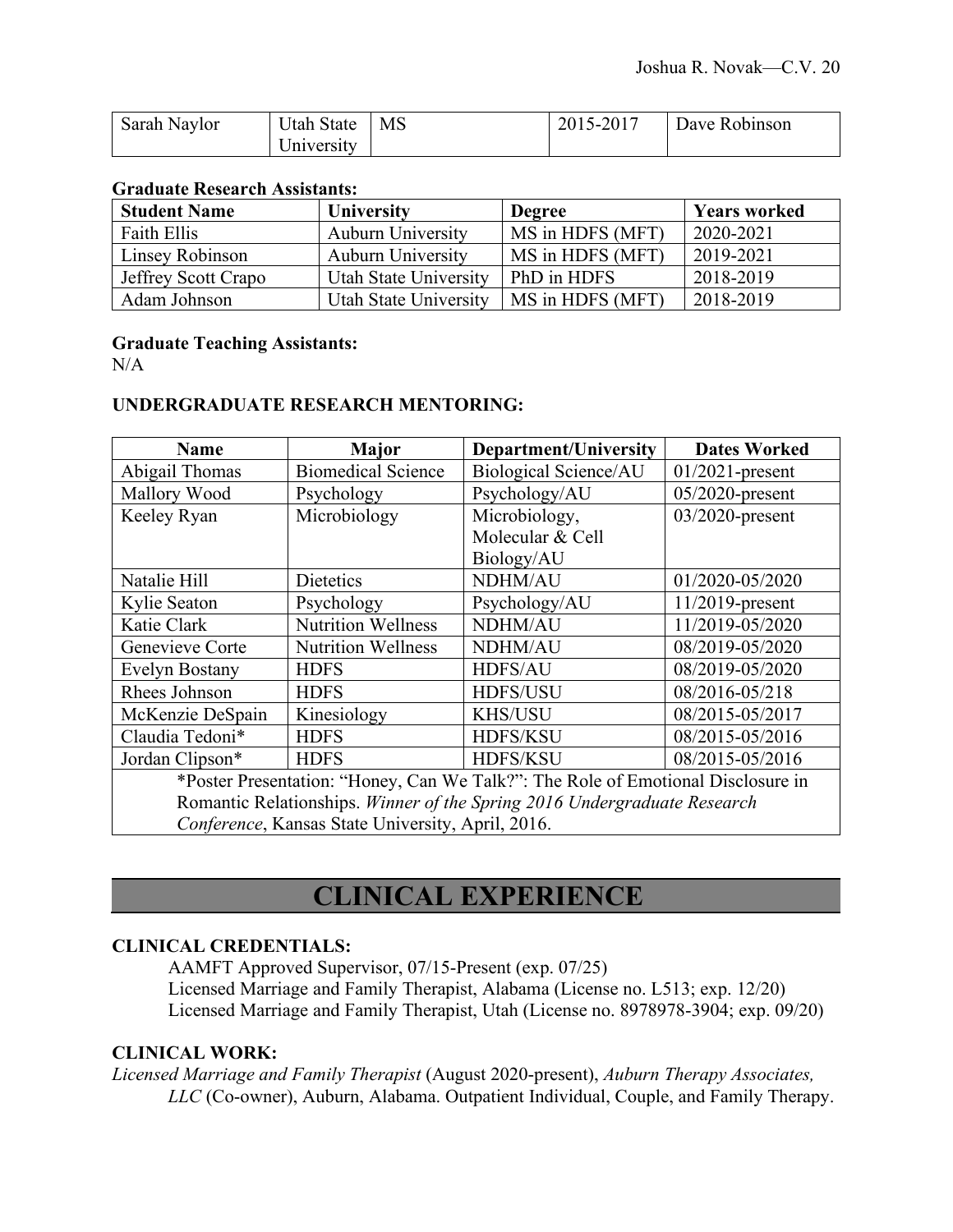- *Licensed Marriage and Family Therapist* (May 2018-2019), *Green Canyon Therapy, LLC* (Coowner) at North Logan Therapy Associates (NLTA), Logan, Utah. Outpatient Individual, Couple, and Family Therapy.
- *Associate Marriage and Family Therapist* (March 2017-May 2018), North Logan Therapy Associates (NLTA), Logan, Utah, Logan Utah. Outpatient Individual, Couple, and Family Therapy. Supervisor: Dave Robinson (license no. 8122489-3902)
- *Marriage and Family Therapist Associate* (March 2014-July 2015), Suncrest Counseling, American Fork, Utah Provided couple, family, and individual therapy in a community mental health setting. Conducted Substance abuse assessments and therapy for court mandated clients.
- *Marriage and Family Therapist Associate* (August 2012-June 2015), Brigham Young University Comprehensive Clinic. Provided couple, family, and individual therapy in community mental health setting. Facilitated services including assessment, diagnosis, treatment plan development and implementation, case management, and termination. Received supervision from AAMFT approved supervisors.
- *Marriage and Family Therapist Associate* (2011-2012), Lubbock County Juvenile Justice Center, Lubbock, Texas. Provided individual, family, group, and multi-family therapy in a residential long-term juvenile detention center. Facilitated services including psychoeducation instruction, assessment, treatment plan development and implementation of the *Why Try?* Program, case management, coordination with probation officers, court system, security officers, teaching of one-time offense curriculum, on-call therapist for suicide/homicide intervention. Multicultural counseling with Latino and African American families.
- *Marriage and Family Therapist Associate* (2010-2012), Texas Tech University Family Therapy Clinic, Lubbock, Texas. Provided couple, family, and individual therapy in community mental health setting. Facilitated services including assessment, diagnosis, treatment plan development and implementation, case management, and termination. Received supervision from AAMFT approved supervisors.
- *Interpersonal Communication Instructor* (2010), Anderson Christian Center, Anderson, Indiana Taught Interpersonal communication skills to homeless men in the city of Anderson.
- *Hospital Chaplain* (2009 2010), Anderson Community Hospital, Anderson, Indiana Provided daily visits and counseling services to patients in 250 hospital beds, Cancer Care Center, and Hospice. Handled crises in ICU and ER. Provided services to hospital staff. On- call chaplain for death, dying, and bereavement care
- *Fall Intern* (2009), MLJ Adoptions, Indianapolis, Indiana Conducted Home study interviews, coordinated with adoption agencies, administrative duties.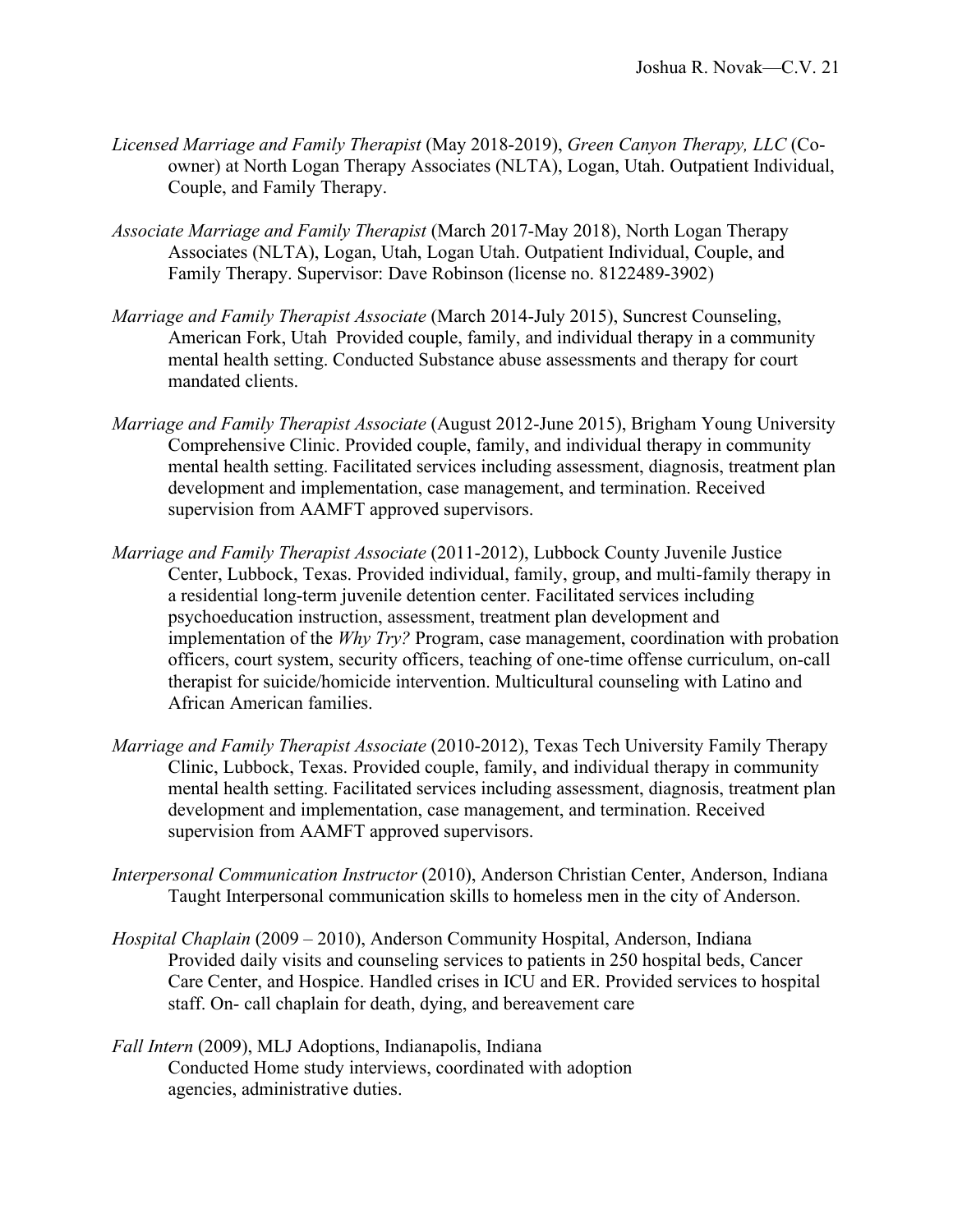### **ADDITIONAL TRAINING:**

Certified Mental Health Integrative Medicine Provider (CMHIMP) course (Pesi.org)

Eye Movement Desensitization and Reprocessing- EMDR (2017)-Salt Lake City, November 2017 and March 2018

Emotion Focused Couples Therapy Externship (2012)

Four-day intensive workshop conducted by Dr. Scott Wooley and Dr. Rebecca Jorgensen in Salt Lake City, UT

Certified Instructor for *Great Start Premarital Education* (2010-Present)

# **SERVICE**

#### **PROFESSIONAL SERVICE:**

### **Editorial Board:**

*Journal of Couple and Relationship Therapy* (2019-2021) *Journal of Marital and Family Therapy* (2019-2024) *Personal Relationships* (2018-2020; 2021-2023)

### **Ad-hoc Manuscript Reviewer:**

*Marriage & Family Review* (2021-Present) *Couple and Family Psychology: Research & Practice* (2020-Present) *British Journal of Psychology* (2020-present) *Journal of Health Psychology* (2020-present) *Sex and Relationship Therapy* (2019-present) *Journal of Marriage and Family* (2015-present) *Journal of Financial Therapy* (2017-present) *Family Relations* (2016-Present) *Journal of Marital and Family Therapy* (2015-Present) *Personal Relationships* (2015-Present) *Contemporary Family Therapy* (2012) *Journal of Gerontology: Psychological Sciences* (2021-Present)

### **NCFR National Conference Presentation Reviewer:**

Family Therapy Section (2016-Present) Families and Health Section (2017-Present)

### **AAMFT National Conference Presentation Reviewer (2015 – Present)**

**Other service:** 2016 NCFR Speed Mentor for the Speed Mentoring Session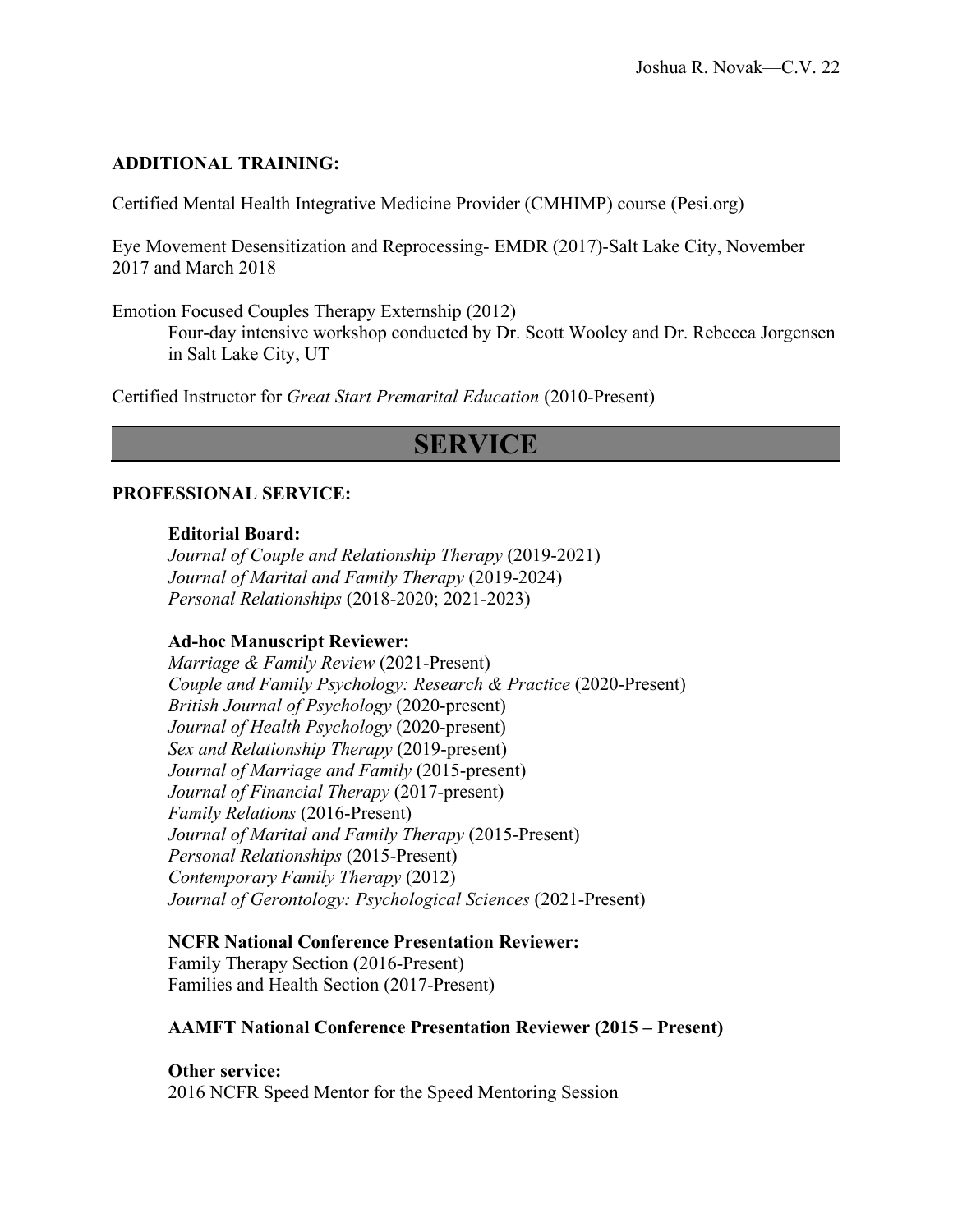## **UNIVERSITY SERVICE:**

2020-2021, Action Committee Member for the Campus Safety, Counseling, and Student Health committee on LGBTQIA+, *Auburn University* 2020-2021, Department Faculty Advisory Committee, *Auburn University* 2017-2019, FCHD Research Committee Chair, *Utah State University* 2016-2017, FCHD Comprehensive Examinations Committee Member, *Utah State University* 2016-2017, FCHD Research Forum Committee Member, *Utah State University*

## **PROFESSIONAL AFFILIATIONS:**

### **Current Memberships:**

| International Association for Relationship Research (IARR)            | $(2021-Present)$ |
|-----------------------------------------------------------------------|------------------|
| Gerontological Society of America, Professional Member                | $(2021-Present)$ |
| National Council on Family Relations, New Professional Member         | $(2015-Present)$ |
| American Association for Marriage and Family Therapy, Clinical Fellow | $(2018-Present)$ |
| Alabama Association of Marriage and Family Therapy (ALAMFT)           | $(2019-Present)$ |

### **Past Memberships:**

| American Association for Marriage and Family Therapy, Pre-Clinical Fellow | $(2015 - 2018)$ |
|---------------------------------------------------------------------------|-----------------|
| Collaborative Family Healthcare Association                               | $(2016 - 2017)$ |
| American Association for Marriage and Family Therapy, Student Member      | $(2010-2015)$   |
| Utah Association of Marriage and Family Therapy (UAMFT)                   | $(2012 - 2015)$ |
| Texas Association of Marriage and Family Therapy (TAMFT)                  | $(2010-2012)$   |

## **OTHER ACTIVITIES:**

*Strengthening Marriage* Facilitator for Couples (8 week course) (2014-2015)

- *Project Manager* for Couple Attachment Study (2012-2015) Overseeing and managing data collection of longitudinal couple data for over 100 couples (sessions 1-12)
- *Special Committee Member* for revamping the PhD curriculum at BYU (2014) Helped create and develop the requirements for the PhD program
- *Special Project Therapist* (2014)

Provided EFT therapy for couples with Polycystic Ovarian Syndrome (PCOS), infertility, and weight issues

*Guest Blogger* for Project Heal: Utah Chapter (2014) Wrote blogs for Eating Disorder website, held chapter meetings, promoted awareness of Eating Disorders & Recovery

*PhD Student Representative* at BYU (2013-2014)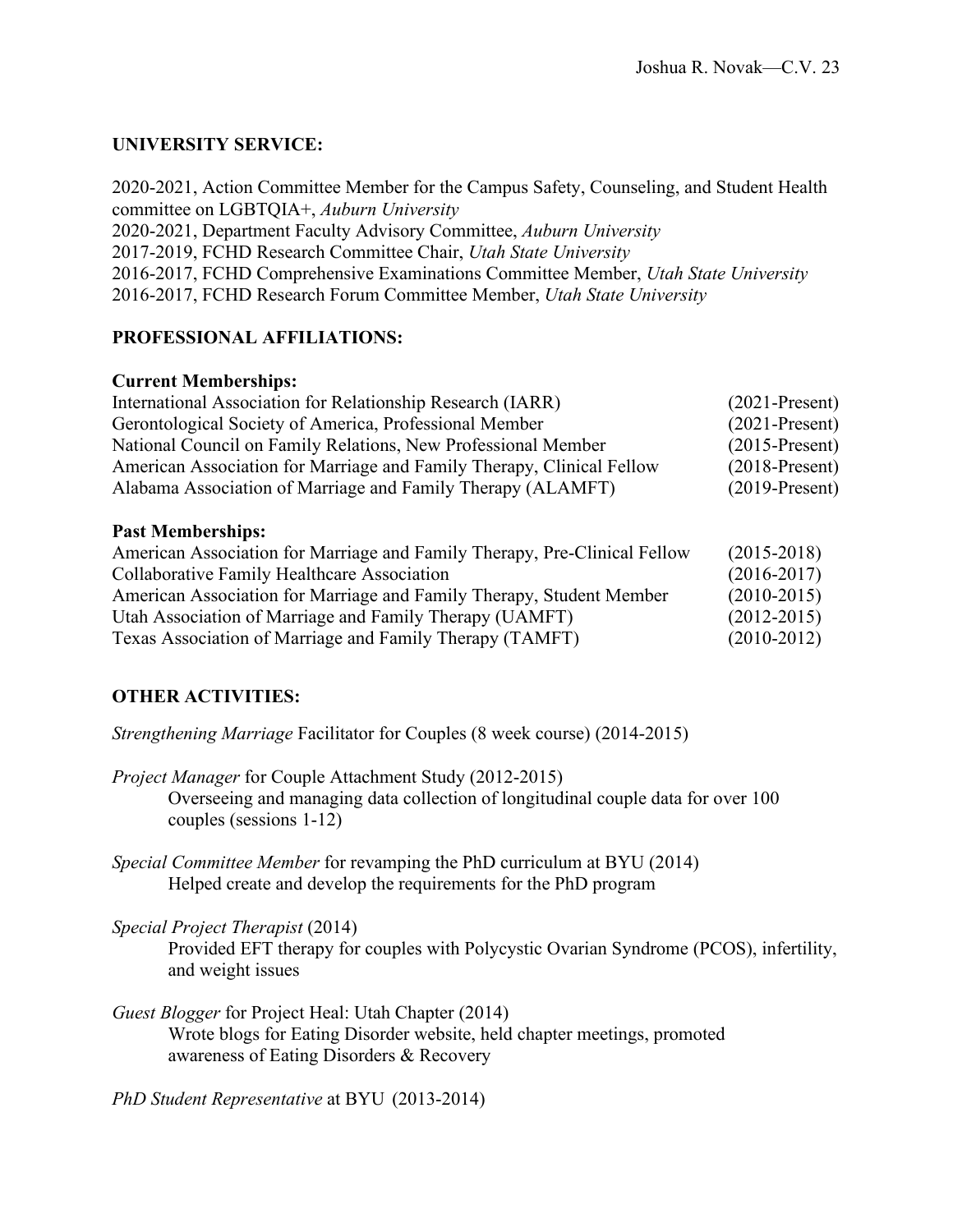*Lab Technician* (2012-2014)

Performing laboratory experiments using EEG techniques and Administering Neuro-Psychological tests

*Program Evaluator* for Davis County Behavioral Health (Dec. 2012)

Developed and implemented a program evaluation for Davis County (Utah) Behavioral Health. Plan included program assessment; community needs assessment, and logic model. Carried out both a process evaluation and an outcome evaluation using specific tools and instruments.

# **OUTREACH**

## **HEALTH AND RELATIONSHIP PRESENTATIONS:**

**Novak, J. R.** *Guest Panel Member on Relationships and Rare Illnesses*. Alabama Rare- Virtual Conference. Invited; Auburn, Alabama (February, 2021).

**Novak, J. R.** *Navigating Family Relationships and Food: General Considerations and Pandemic-related Implications.* Invited lecture given at the Auburn District Dietetic Association; Auburn, Alabama (November, 2020).

## **RELATIONSHIP PRESENTATIONS:**

**Novak, J. R.** *Sticking Together When Things Get Tough.* Invited lecture given at the Northern Utah Marriage Celebration, Weber State University; Ogden, Utah (February, 2018)

**Novak, J. R.** *Attachment Theory and Adult Relationships* Invited lecture given for Utah 4H Extension, Midway, Utah (May, 2017)

**Novak, J. R.** *Healthy Couples Workshop.* Facilitated a weekend retreat for couples with relationship difficulties. Salt Lake City, Utah (March, 2017)

# **DIVERSITY/SENSITIVITY/SOCIOCULTURAL AWARENESS TRAINING & LEADERSHIP\***

\* Note: Selected trainings only

| RaceTalk Skills for Cross-racial Communication<br>Faciliated by Dr. Bedelia Richards, RaceTalk LLC, President                             | 05/2021      |
|-------------------------------------------------------------------------------------------------------------------------------------------|--------------|
| <i>Healing Interpersonal &amp; Racial Trauma, HDFS/Psychology Webinar,</i><br>Dr. Isha Metzger                                            | 02/2021      |
| Gender & Sexism in MFT, Group Leader, Auburn University, MFT                                                                              | 2020-2021    |
| Microaggressions and Implicit Bias: Anti-bias strategies for targets, allies, and bystanders,<br>Wiley Psychology Webinar, Dr. Derald Sue | Summer, 2020 |